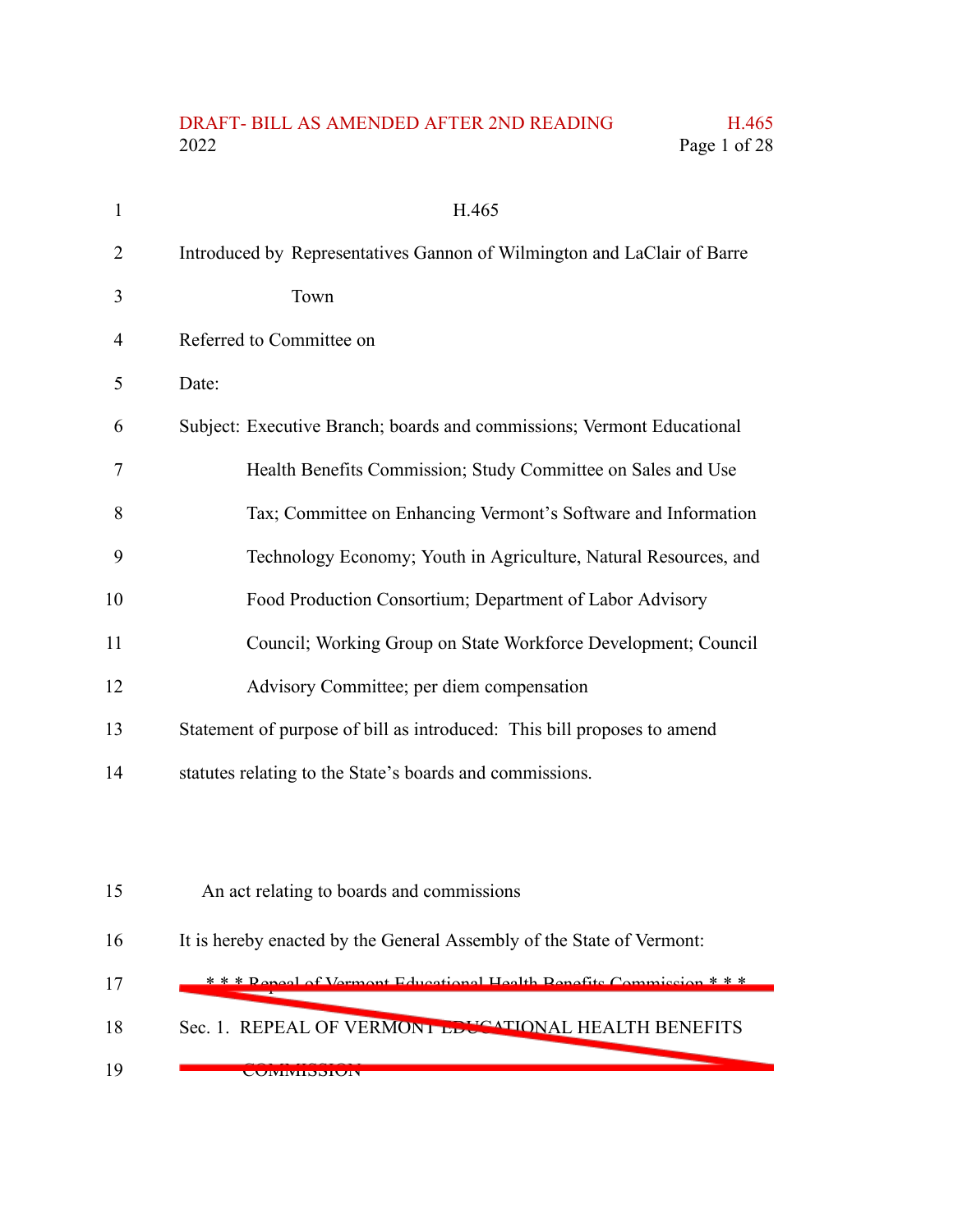| 1  | 2017 Acts and Resolves No. 85, See, H. 7 (Vermont Educational Health)     |
|----|---------------------------------------------------------------------------|
| 2  | Benefits Commission) is repealed.                                         |
| 3  | *** Repeal of Study Committee on Sales and Use Tax ***                    |
| 4  | Sec. 2. REPEAL OF STUDY COMMITTEE ON SALES AND USE TAX                    |
| 5  | 2012 Acts and Resolves No. 143, Sec. 53 (study committee on sales and use |
| 6  | tax) is repealed.                                                         |
| 7  | * * * Repeal of Committee on Enhancing Vermont's Software and             |
| 8  | Information Technology Economy * * *                                      |
| 9  | Sec. 3. REPEAL OF ENHANCING VERMONT'S SOFTWARE AND                        |
| 10 | INFORMATION TECHNOLOGY ECONOMY                                            |
| 11 | 2012 Acts and Resolves No. 143, Sec. 53a (enhancing Vermont's software    |
| 12 | and information technology economy) is repealed.                          |
| 13 | * * * Repeal of Youth in Agriculture, Matural Resources, and              |
| 14 | Food Production Consortium ***                                            |
| 15 | Sec. 4. 21 V.S.A. chapter 14 is amended to read:                          |
| 16 | CHAPTER 14. YOUTH IN AGRICULTURE, NATURAL RESOURCES,                      |
| 17 | AND FOOD PRODUCTION                                                       |
| 18 | § 1151. LEGISLATIVE FINDINGS AND PURPOSE                                  |
| 19 | (a) The General Assembly finds that:                                      |
| 20 | (1) Agriculture, natural resources, and food production play a central    |
| 21 | FOIC In the economy and culture of vermont.                               |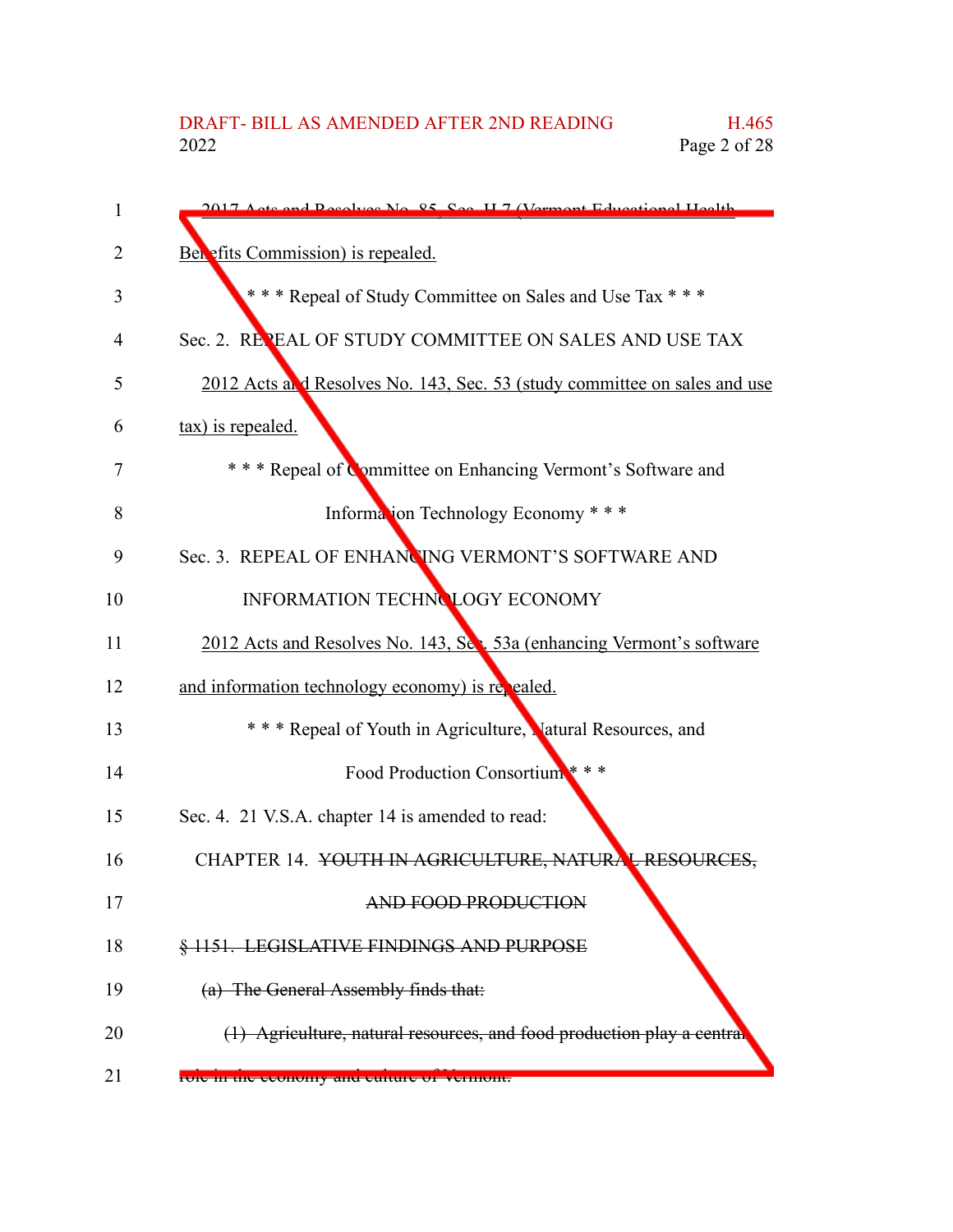| 1  | (2) Forma and form hogod inductries are experience                               |
|----|----------------------------------------------------------------------------------|
| 2  | need for workers who are willing to work the hours involved in farming and       |
| 3  | who have the multiple skills necessary to handle successfully the multiple and   |
| 4  | varied responsibilities of farming.                                              |
| 5  | (3) Farms have always provided the environment for youth to acquire              |
| 6  | workplace skills such as responsibility, creativity, and initiative and          |
| 7  | occupational skills ranging from plant and animal science to economics and to    |
| 8  | grow therefore into sought-after workers by a wide variety of employers.         |
| 9  | $(4)$ Programs such as the <b>F</b> $_{\rm T}$ m Youth Corps have provided the   |
| 10 | infrastructure that is necessary to connect youth to careers in agriculture,     |
| 11 | natural resources, and food production.                                          |
| 12 | (5) Programs that have provided youth with the opportunity to work on            |
| 13 | farms have declined due to reductions in federal fonding.                        |
| 14 | (b) Therefore, it is the purpose of this chapter to electer and support          |
| 15 | programs for youth that will engage them in agriculture, netural resources, and  |
| 16 | food production in order to:                                                     |
| 17 | (1) Provide them an opportunity to engage in work that provides them             |
| 18 | with hands-on learning and allows them to develop a strong work ethic and        |
| 19 | vital workplace and occupational skills that will be valuable in any career they |
| 20 | might pursue.                                                                    |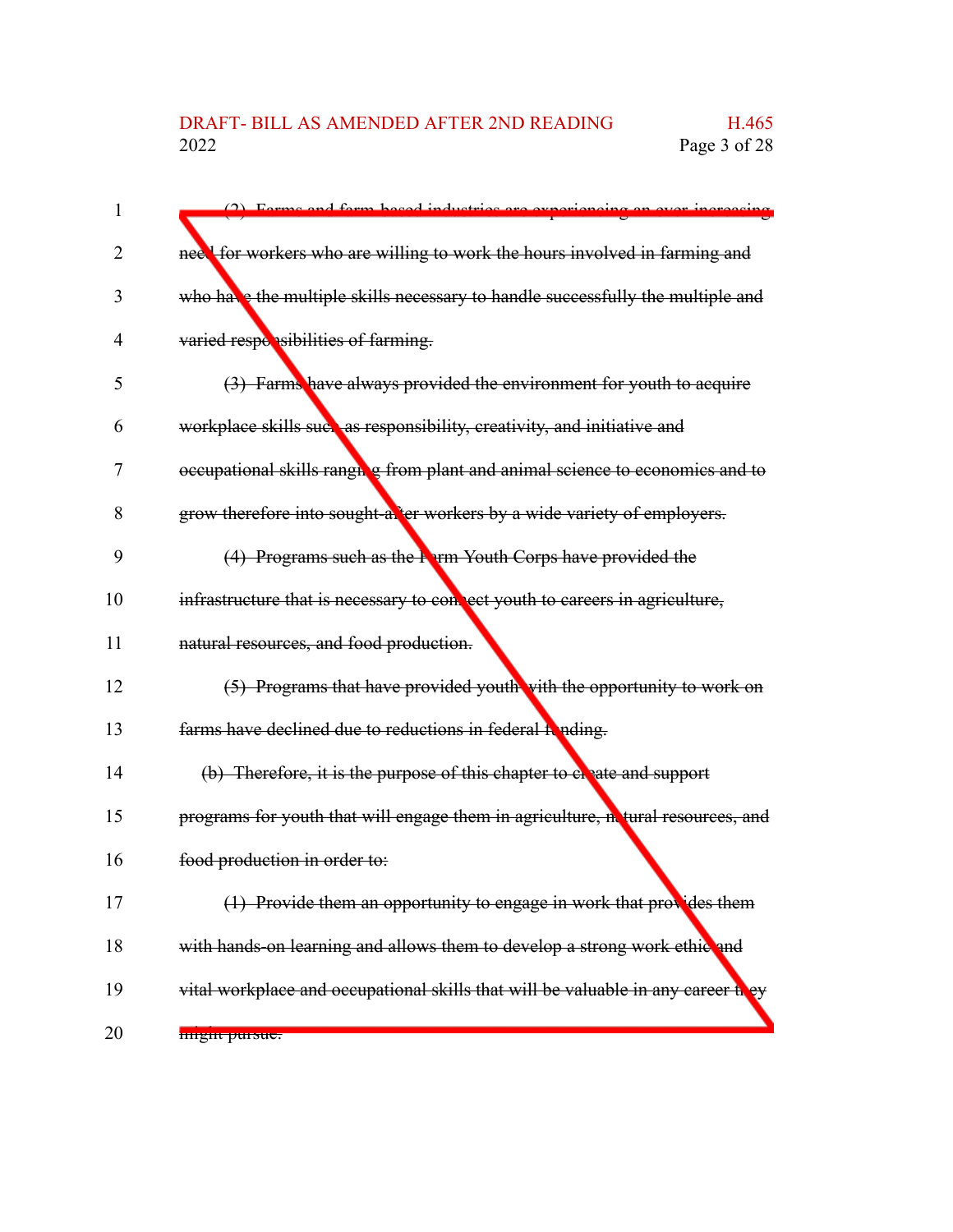|    | (2) Encourage vouth to purgue pethysors to coroors in corieulture                     |
|----|---------------------------------------------------------------------------------------|
| 2  | nattral resources, and food production.                                               |
| 3  | Provide farmers with young short-term workers and the opportunity                     |
| 4  | to mentor heture, long-term employees.                                                |
| 5  | (4) Ensule that youth are aware of the benefits of agriculture, natural               |
| 6  | resources, and food production to themselves and to Vermont.                          |
| 7  | § 1152. YOUTH IN A PRICULTURE, NATURAL RESOURCES, AND                                 |
| 8  | FOOD PRODUCTION CONSORTIUM; CREATION                                                  |
| 9  | (a) There is created a Youth in Agriculture, Natural Resources, and Food              |
| 10 | Production Consortium of program providers in order that programs to build            |
| 11 | pathways to careers in agriculture, natural resources, and food production may        |
| 12 | be connected, developed, and supported in <b>coordinated manner</b> . The             |
| 13 | Consortium shall comprise employees of the Department of Labor assigned by            |
| 14 | the Commissioner of Labor; employees of the Ager by of Education assigned             |
| 15 | by the Secretary of Education; employees of the Agency of Agriculture, Food           |
| 16 | and Markets appointed by the Secretary of Agriculture, Focd and Markets;              |
| 17 | employees of the Agency of Natural Resources appointed by the Secretary of            |
| 18 | Natural Resources; representatives of the Extension Service of the University         |
| 19 | of Vermont selected by the Service; and representatives from agriculture<br>$-$ food, |
| 20 | and natural resources businesses appointed by the Secretary of Agriculture,           |
| 21 | <del>i uuu anu iviaikeis.</del>                                                       |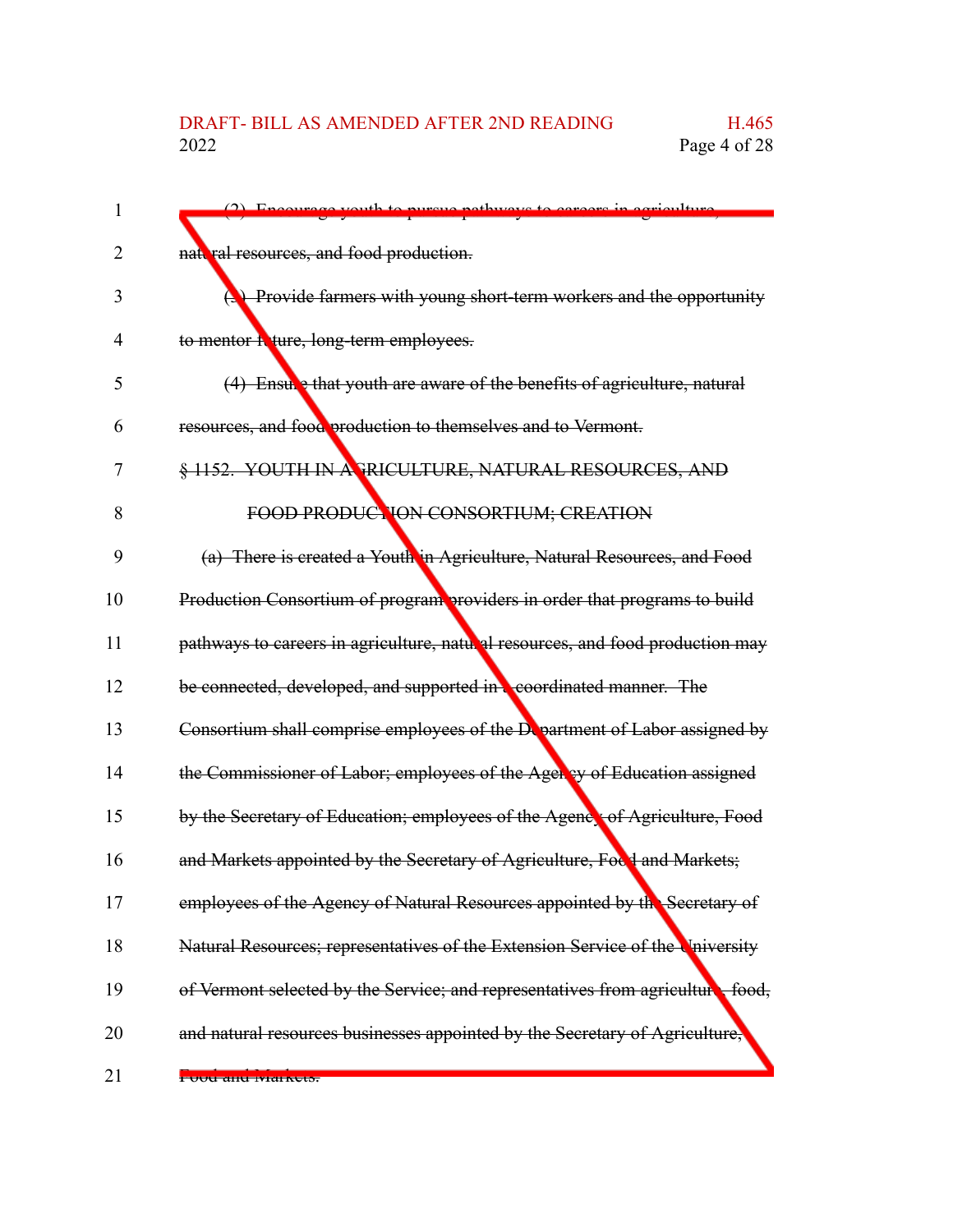| 1  | (b) The consertium shall be etteched to the Department of Labor for             |
|----|---------------------------------------------------------------------------------|
| 2  | adn inistrative support. It shall elect its own chair and meet as required to   |
| 3  | fulfill it obligations under this chapter.                                      |
| 4  | § 1153. YC UTH IN AGRICULTURE, NATURAL RESOURCES, AND                           |
| 5  | FOOD PRODUCTION CONSORTIUM; POWERS AND DUTIES                                   |
| 6  | (a) The Consorth in shall be charged with the oversight of the development      |
| 7  | and coordination of programs in agriculture, natural resources, and food        |
| 8  | production, and education to connect youths' experiences in agriculture,        |
| 9  | natural resources, and food production to their in-school learning and develop  |
| 10 | pathways for pursuing further education related to agriculture or natural       |
| 11 | resources. It shall seek to coordinate and connect programs around common       |
| 12 | standards, coordinate resources, provide a clevringhouse for information and    |
| 13 | technical assistance, establish a strong business and education partnership,    |
| 14 | identify missing components of the system, and oversee funds made available     |
| 15 | for the express purpose of implementing these pathways. It shall endeavor to    |
| 16 | sustain and expand programming in agriculture, natural resoures, and food       |
| 17 | production on a statewide basis in order to affect middle and secon lary school |
| 18 | students in Vermont. The Consortium shall seek to ensure the effectiveness of   |
| 19 | all the programs in reaching large numbers of students, and in so far as        |
| 20 | possibie, seek to provide programs in an regions or the blate unough a          |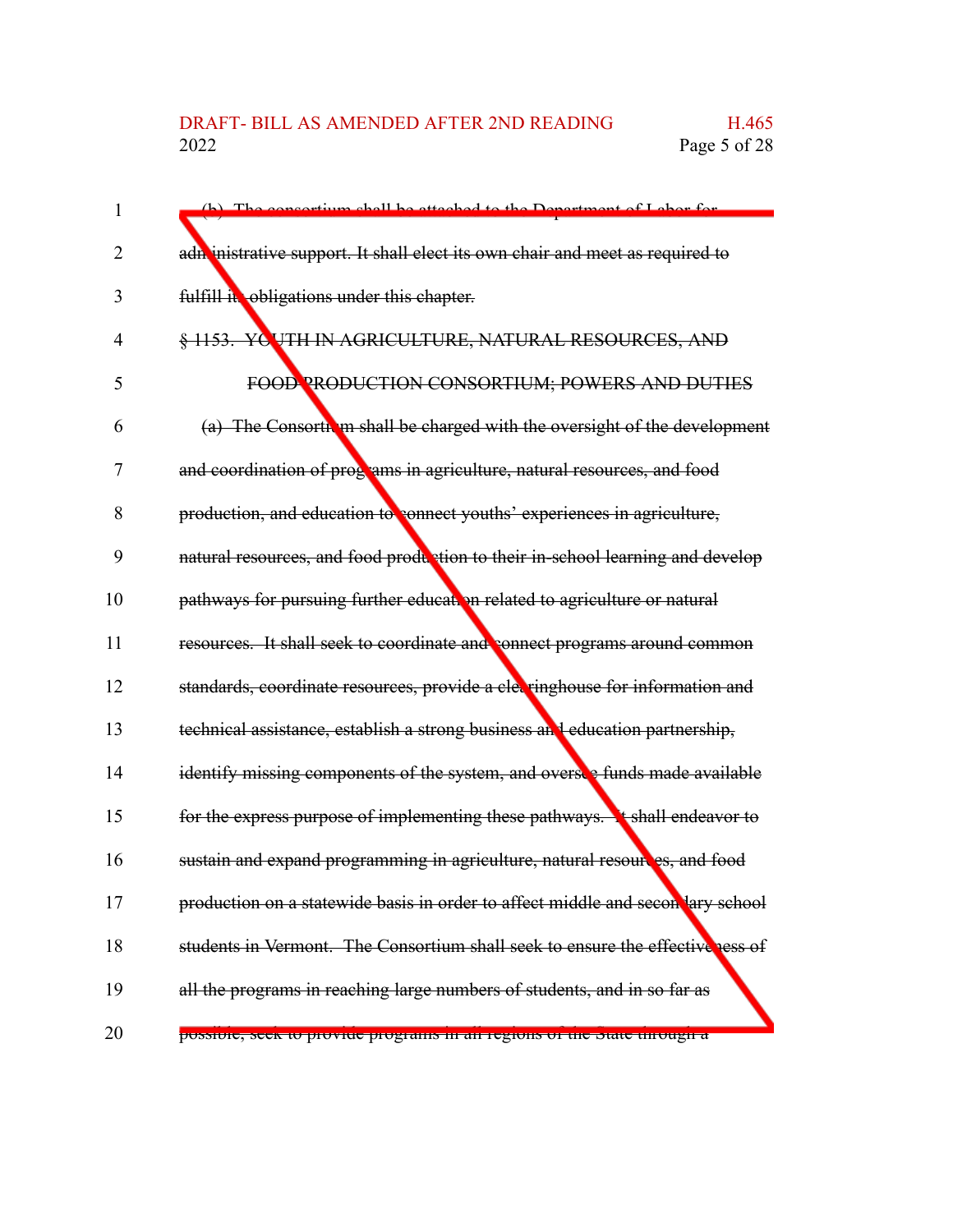## DRAFT- BILL AS AMENDED AFTER 2ND READING H.465<br>2022 Page 6 of 28 Page 6 of 28

| 1  | cyctom with uniform gyailability oligibility and funding                      |
|----|-------------------------------------------------------------------------------|
|    |                                                                               |
| 2  | requirements to make such opportunities available to all students.            |
| 3  | (b) A nong the programs to be reviewed and coordinated by the                 |
| 4  | Consortium at projects that involve agriculture and the environment;          |
| 5  | programs within the elementary and middle school system that provide hands-   |
| 6  | on learning, such as "Ag in the Classroom" sponsored by the Agency of         |
| 7  | Agriculture, Food and Markers, and "Forest, Fields, and Futures" sponsored by |
| 8  | UVM Extension; and secondary sellool programs in agriculture and natural      |
| 9  | resources-related areas in education; "Smokeyhouse" and other career          |
| 10 | technical education, agriculture, and natural resources programs offered by   |
| 11 | high schools and regional CTE centers. In addition, it shall review and       |
| 12 | coordinate programs such as the Youth Conservation Corps and the Farm         |
| 13 | Youth Corps of the Department of Labor, which has offered summer              |
| 14 | employment for students on farms, and other summer employment programs        |
| 15 | and alternative programs for in-school youth operated outside the public      |
| 16 | school funding system.                                                        |
|    |                                                                               |

17

(c) [Repealed.] [Repealed.]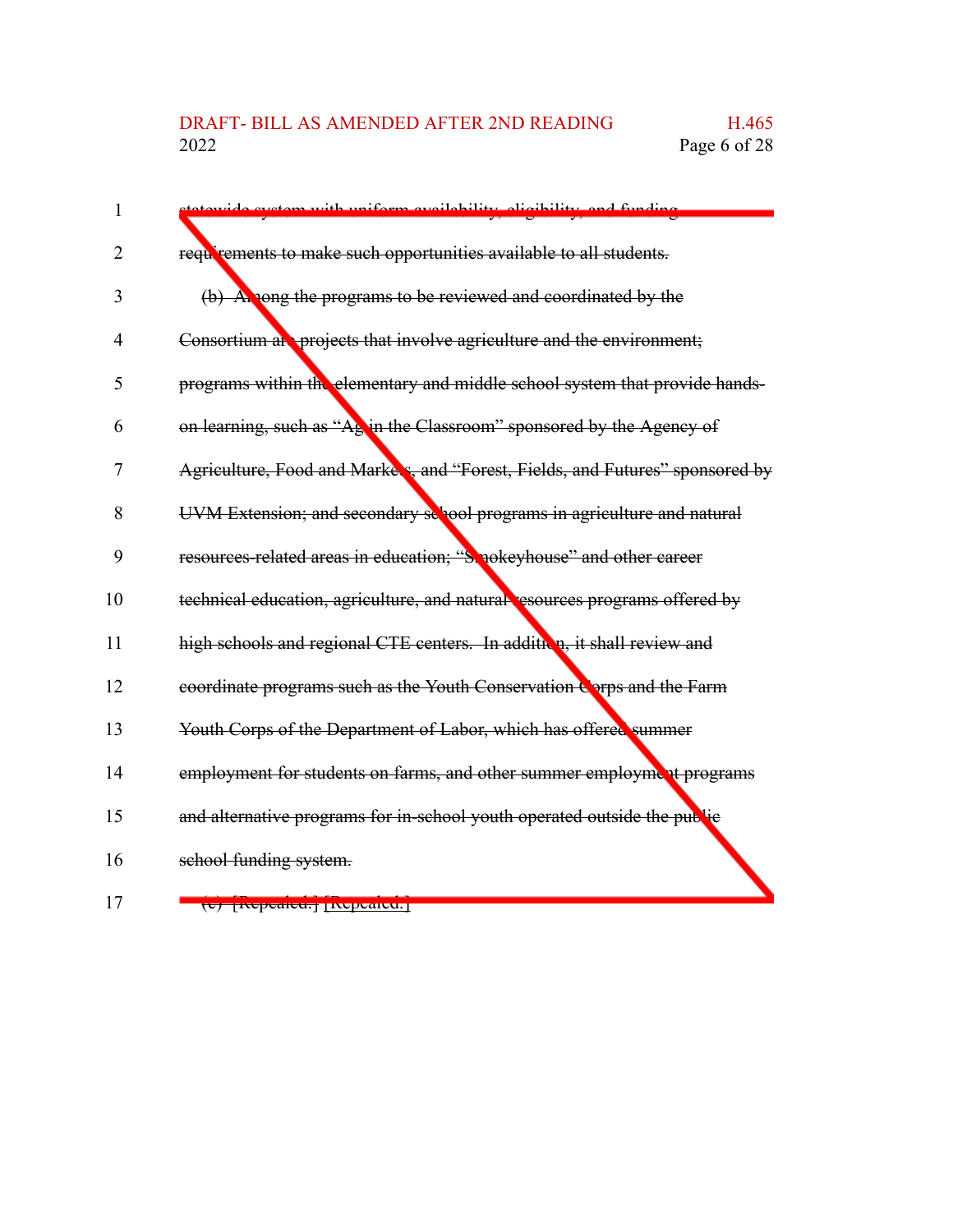| 1  | *** Repeal of the Department of Labor Advisory Council ***                      |
|----|---------------------------------------------------------------------------------|
| 2  | Sec 5. 21 V.S.A. § 1306 is amended to read:                                     |
| 3  | § 1306. ADVISORY COUNCIL; MEMBERS; TERMS                                        |
| 4  | (a) The Governor shall appoint a State Department of Labor Advisory             |
| 5  | Council compored of eight members from the general public to include four       |
| 6  | employer represent tives and four employee representatives who may fairly be    |
| 7  | regarded as employees ecause of their vocations, employment, and                |
| 8  | affiliations. Appointment of the four employee representatives, at least one of |
| 9  | whom shall have experience in vorkers' compensation law and one of whom         |
| 10 | shall be a member of a building trace, shall be made from a list of qualified   |
| 11 | individuals submitted by the Vermont S'ate Labor Council, the Vermont State     |
| 12 | Employees' Association, and the Vermont National Education Association.         |
| 13 | Appointment of the four employer representatives shall be made from a list of   |
| 14 | qualified individuals submitted by the Vermont Chamber of Commerce,             |
| 15 | Associated General Contractors of Vermont, and Vermont Businesses for           |
| 16 | Social Responsibility. The Council members shall be appoxited for staggered     |
| 17 | terms of four years. The Council shall meet at least three times a year.        |
| 18 | (b) The Council shall advise the Commissioner regarding formulating             |
| 19 | policies by discussing the problems related to the functions and duties of the  |
| 20 | Department in order to develop impartial solutions and approaches to these      |
| 21 | <b>Rotton</b>                                                                   |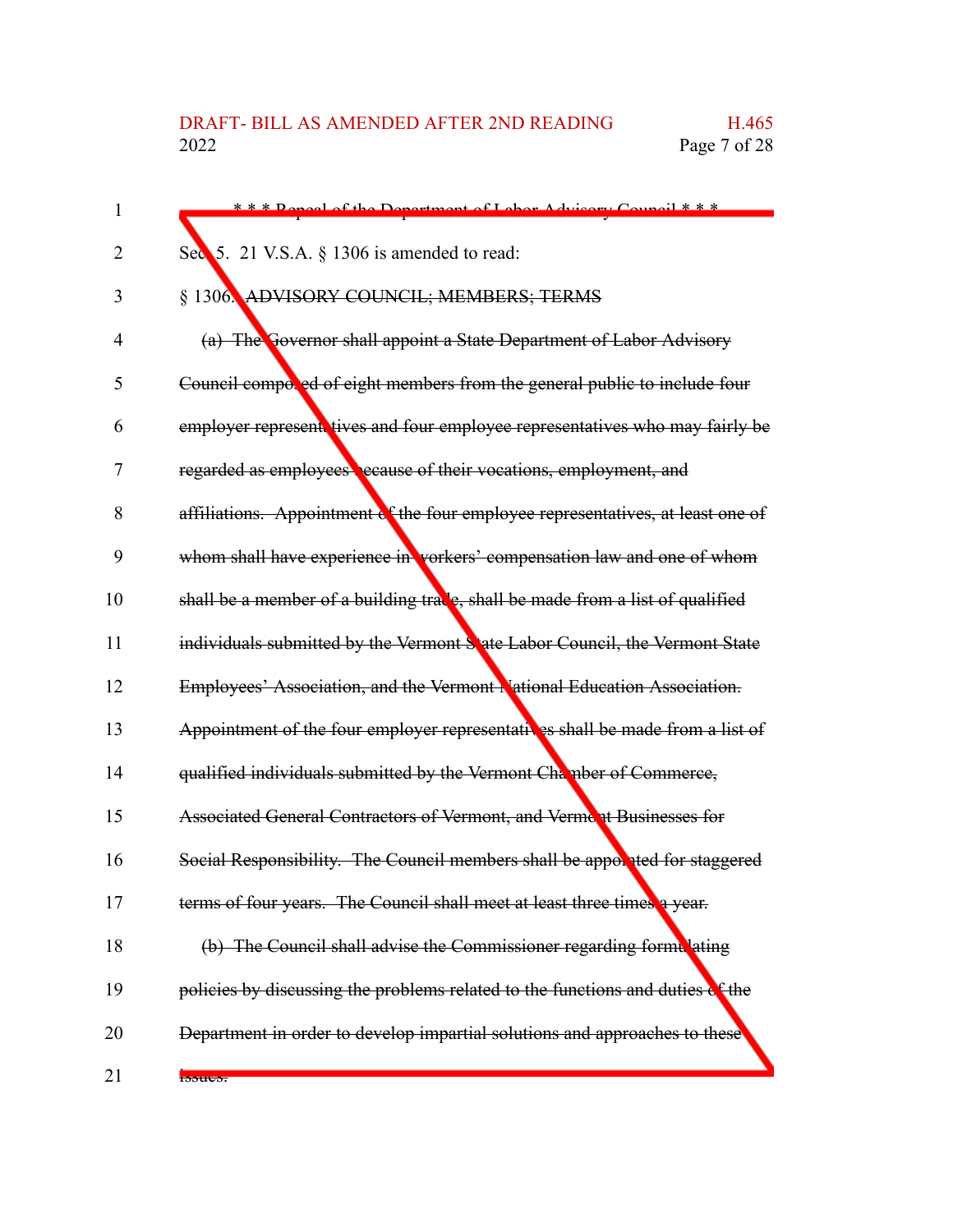| 1  | (a) The Commissioner may establish subcommittees composed solely of            |
|----|--------------------------------------------------------------------------------|
| 2  | lable or management representatives and use a portion of the Council's         |
| 3  | meeting time to meet with these subcommittees.                                 |
| 4  | (d) Each member of the Council who is not a salaried official or State         |
| 5  | employee or is not otherwise compensated through employment for attending      |
| 6  | Council meetings is entitled to per diem compensation and reimbursement for    |
| 7  | expenses as provided in 32 V.S.A. § 1010. [Repealed.]                          |
| 8  | * * * Repeal of Working Group on State Workforce Development * * *             |
| 9  | Sec. 6. REPEAL OF WORKING GROUP ON STATE WORKFORCE                             |
| 10 | <b>DEVELOPMENT</b>                                                             |
| 11 | 2017 Acts and Resolves No. 69, Sec. E.1 (State workforce development           |
| 12 | system; report) is repealed.                                                   |
| 13 | *** Repeal of Council Advisory Committee ***                                   |
| 14 | Sec. 7. 20 V.S.A. § 2410 is amended to read:                                   |
| 15 | § 2410. COUNCIL ADVISORY COMMITTEE                                             |
| 16 | (a) Creation. There is created the Council Advisory Committee to provide       |
| 17 | advice to the Council regarding its duties under this subchapter.              |
| 18 | (1) The Committee shall specifically advise and assist the Council in          |
| 19 | developing procedures to ensure that allegations of unprofessional conduct by  |
| 20 | law enforcement officers are investigated fully and fairly, and to ensure that |
| 21 | appropriate action is taken in regard to those anegations.                     |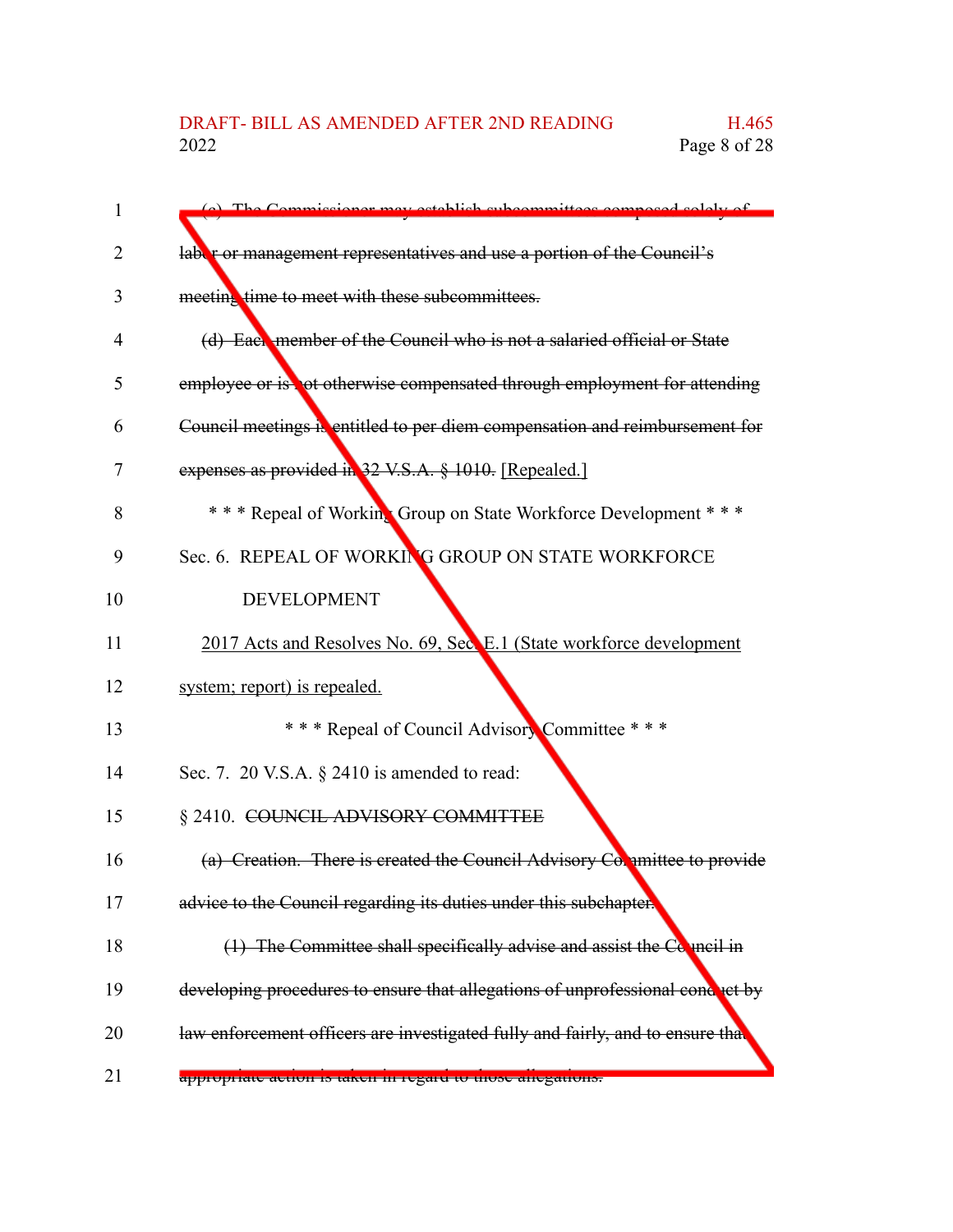| 1  | (2) The Committee shall be advisory only and shall not have any               |
|----|-------------------------------------------------------------------------------|
| 2  | deen jon-making authority.                                                    |
| 3  | (b) M embership. The Committee shall be composed of five individuals          |
| 4  | appointed by the Governor. The Governor may solicit recommendations for       |
| 5  | appointments from the Chair of the Council.                                   |
| 6  | $(1)$ Four of these members shall be public members who during                |
| 7  | incumbency shall not serve and shall have never served as a law enforcement   |
| 8  | officer or corrections officer and shall not have an immediate family member  |
| 9  | who is serving or has ever served as vither of those officers.                |
| 10 | (2) One of these members shall be a retired law enforcement officer.          |
| 11 | (c) Assistance. The Executive Director of he Council or designee shall        |
| 12 | attend Committee meetings as a resource for the Committee.                    |
| 13 | (d) Reimbursement. Members of the Committee who are not employees of          |
| 14 | the State of Vermont and who are not otherwise compensated or reimbursed      |
| 15 | for their attendance shall be entitled to per diem compensation and           |
| 16 | reimbursement of expenses pursuant to 32 V.S.A. § 1010 for not more than      |
| 17 | five meetings per year. Such payments shall be derived from the budget of the |
| 18 | Council: Incheance.                                                           |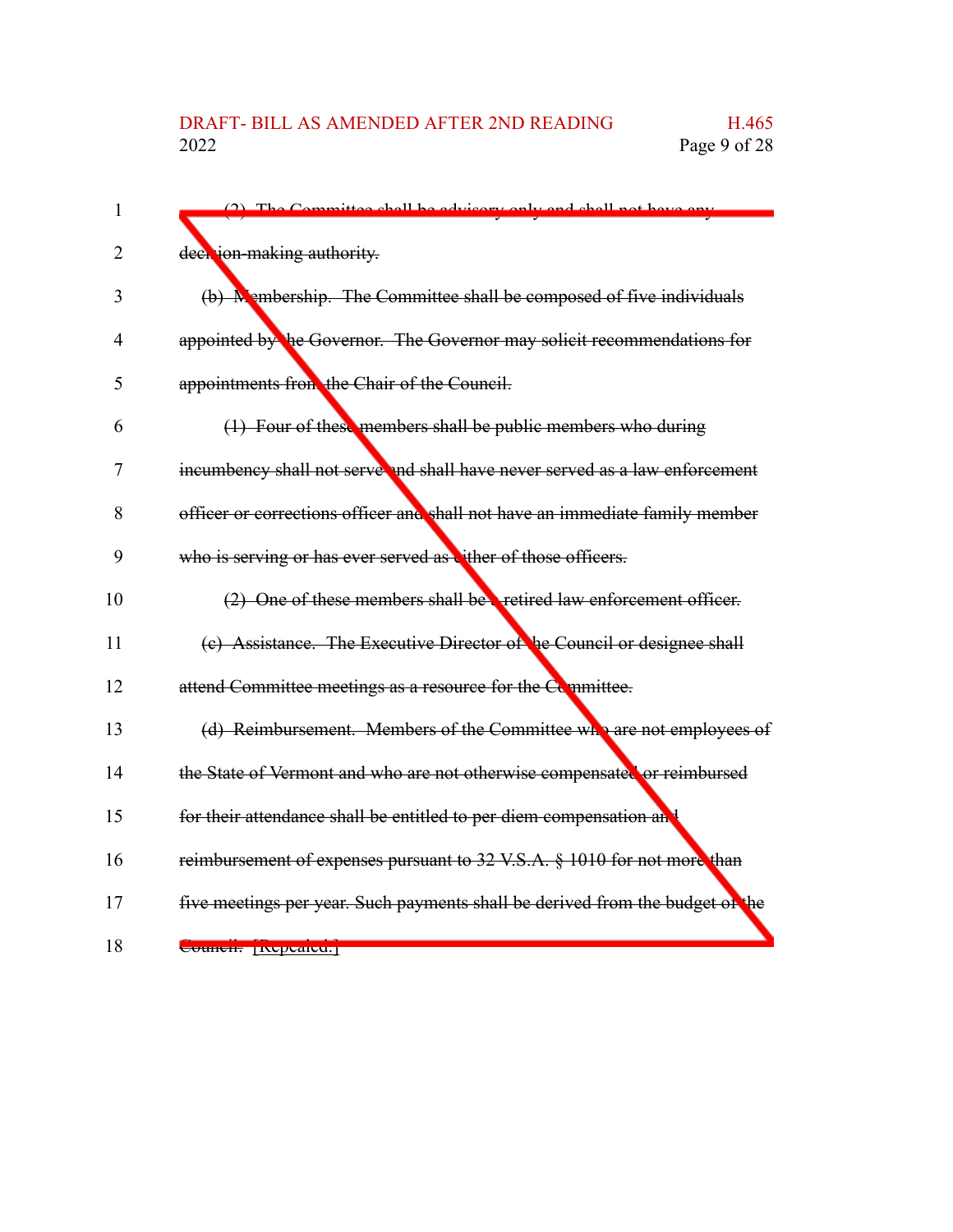| 1  | * * * Reards and Commissions Der Diem Compensat<br>n * * *                   |
|----|------------------------------------------------------------------------------|
| 2  | Sec $\&$ 32 V.S.A. $\S$ 1010 is amended to read:                             |
| 3  | § 1010. MEMBERS OF CERTAIN BOARDS                                            |
| 4  | (a) Except for those members serving ex officio or otherwise regularly       |
| 5  | employed by the State, the members of the following boards shall be entitled |
| 6  | to receive $$50.00$ in per diem compensation:                                |
| 7  | (1) Board of Bar Examiners                                                   |
| 8  | (2) Board of Libraric                                                        |
| 9  | (3) Vermont Milk Commission                                                  |
| 10 | (4) Board of Education                                                       |
| 11 | (5) State Board of Health                                                    |
| 12 | (6) Emergency Board                                                          |
| 13 | (7) Board of Liquor and Lottery                                              |
| 14 | (8) Human Services Board                                                     |
| 15 | (9) State Fish and Wildlife Board                                            |
| 16 | (10) State Board of Mental Health                                            |
| 17 | (11) Vermont Employment Security Board                                       |
| 18 | (12) Capitol Complex Commission                                              |
| 19 | (13) Natural Gas and Oil Resources Board                                     |
| 20 | (14) Transportation Board                                                    |
| 21 | (17) Vermont veterans Trome Doard of Trustees                                |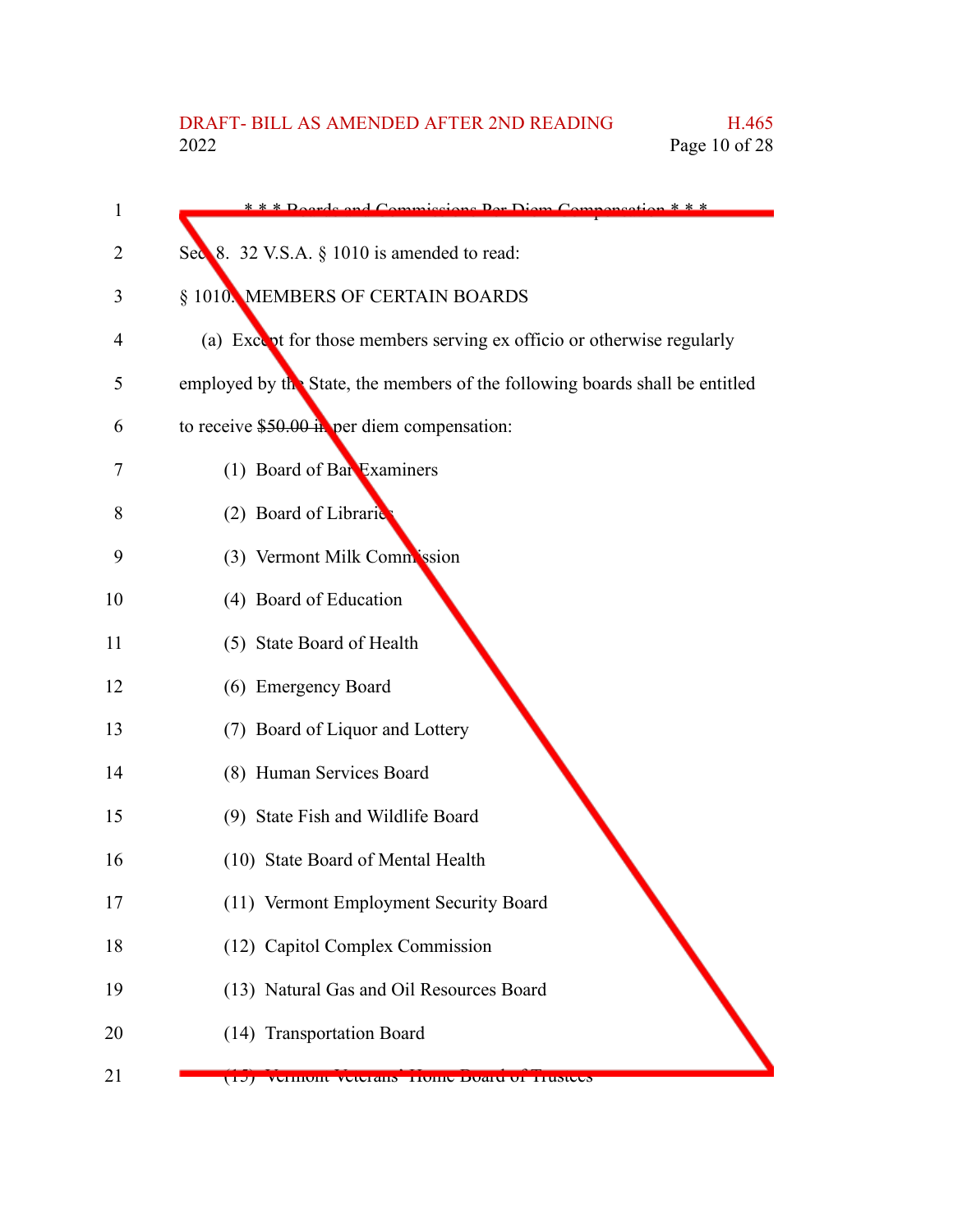| 1              | (16) Advisory Council on Historic Dressruction                                   |
|----------------|----------------------------------------------------------------------------------|
| $\overline{2}$ | (17) The Electricians' Licensing Board                                           |
| 3              | 8) [Repealed.]                                                                   |
| 4              | (19) Emergency Personnel Survivors Benefit Review Board                          |
| 5              | (20) Con munity High School of Vermont Board                                     |
| 6              | (21) Parole Loard                                                                |
| 7              | $(b)(1)$ Notwithstanding any other provision of law, members of                  |
| 8              | professional or occupational licensing boards or commissions, advisory boards    |
| 9              | or commissions, appeals boards, promotional boards, interstate boards,           |
| 10             | supervisory boards and councils, or any other boards, commissions, or similar    |
| 11             | entities that are not listed in subsection (a) of this section but are otherwise |
| 12             | entitled by act of the General Assembly to receive per diem compensation,        |
| 13             | shall be entitled to receive per diem compensation in the amount of \$50.00 per  |
| 14             | day for each day devoted to official duties. This subsection shall not reduce    |
| 15             | the amount of per diem compensation provided by act of the General               |
| 16             | Assembly to members of boards or commissions entitled to receive more than       |
| 17             | \$50.00 per day.                                                                 |
| 18             | (2) "Per diem" means the amount of compensation to which member                  |
| 19             | of a statutory board or commission is entitled for.                              |
| 20             | $(A)$ attendance at a regular or special meeting of such board or                |
|                |                                                                                  |

21

commission or any committee thereof, or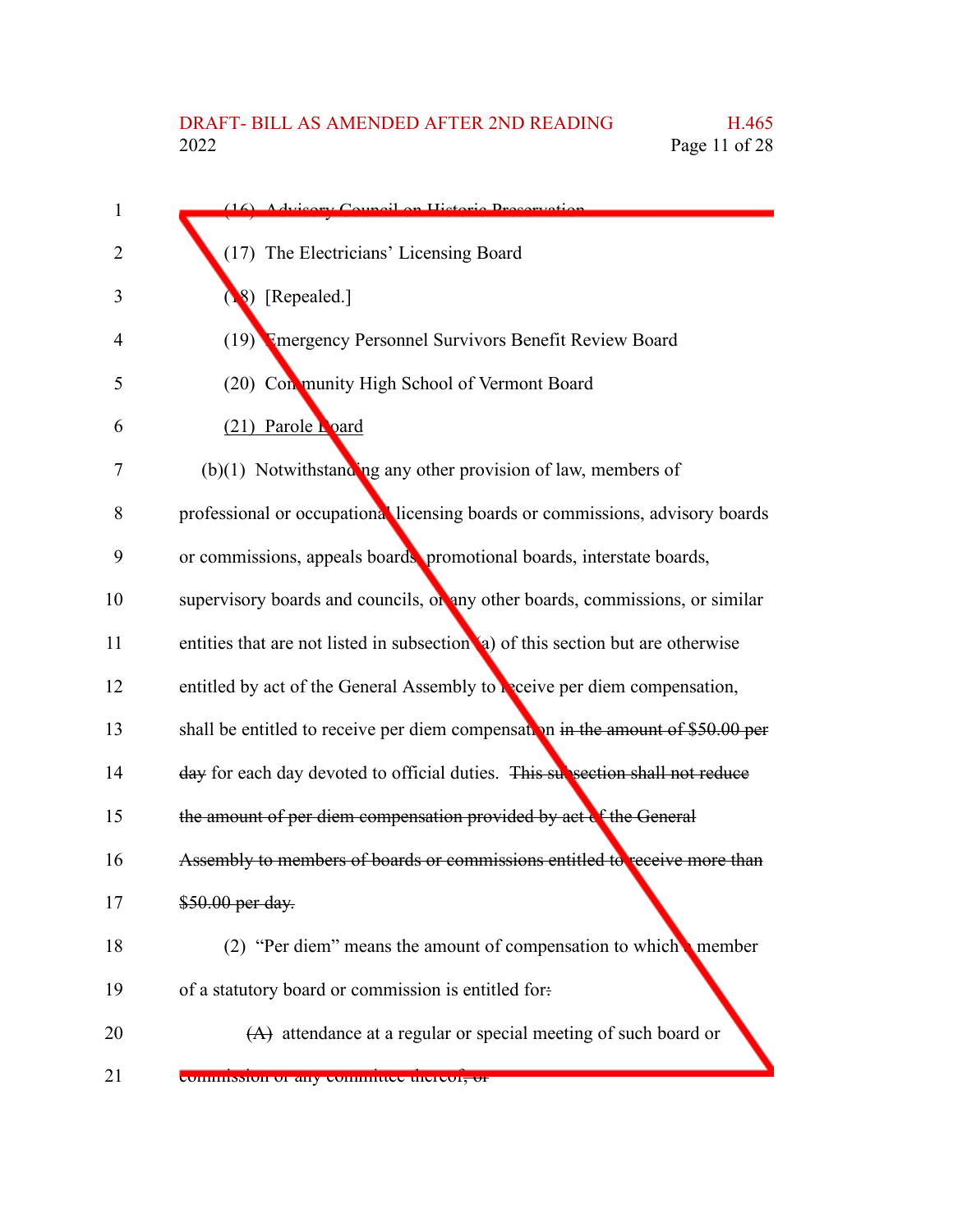| $\mathbf{1}$ | (B) performance of other duties directly related to the efficient                |
|--------------|----------------------------------------------------------------------------------|
| 2            | con luct of necessary board business as assigned and approved by the             |
| 3            | chairperson, provided that payment for such duties shall be at the per diem rate |
| 4            | prorated for actual time spent performing duties. Proration shall be calculated  |
| 5            | based on an eight-hour day. Under no circumstances shall the daily payment       |
| 6            | exceed the per dien amount.                                                      |
| 7            | (c) The members on the boards and commissions, including those members           |
| 8            | serving ex officio or otherwise regularly employed by the State, shall be        |
| 9            | entitled to receive their actual and necessary expenses when away from home      |
| 10           | or office upon their official duties.                                            |
| 11           | (d) Notwithstanding the provisions f subsections (a) and (b) of this             |
| 12           | section, a member shall not be entitled to reveive State per diem compensation   |
| 13           | for any meeting or other official duty for which specific compensation is        |
| 14           | provided by another source.                                                      |
| 15           | (e) The budget report of the Governor for each fiscal year shall contain a       |
| 16           | separate schedule disclosing the current per diem compensation and allowable     |
| 17           | expense reimbursement for appointed members of all boards, examplesions,         |
| 18           | councils, and committees and all other statutory-created management, policy      |
| 19           | making, or advisory bodies of the Executive Branch who do not receive a          |
| 20           | salary, whether appointed by the Governor or not, and the recommendation.        |
| 21           | ror the next fiscal year. The appropriations committees or the cicheral          |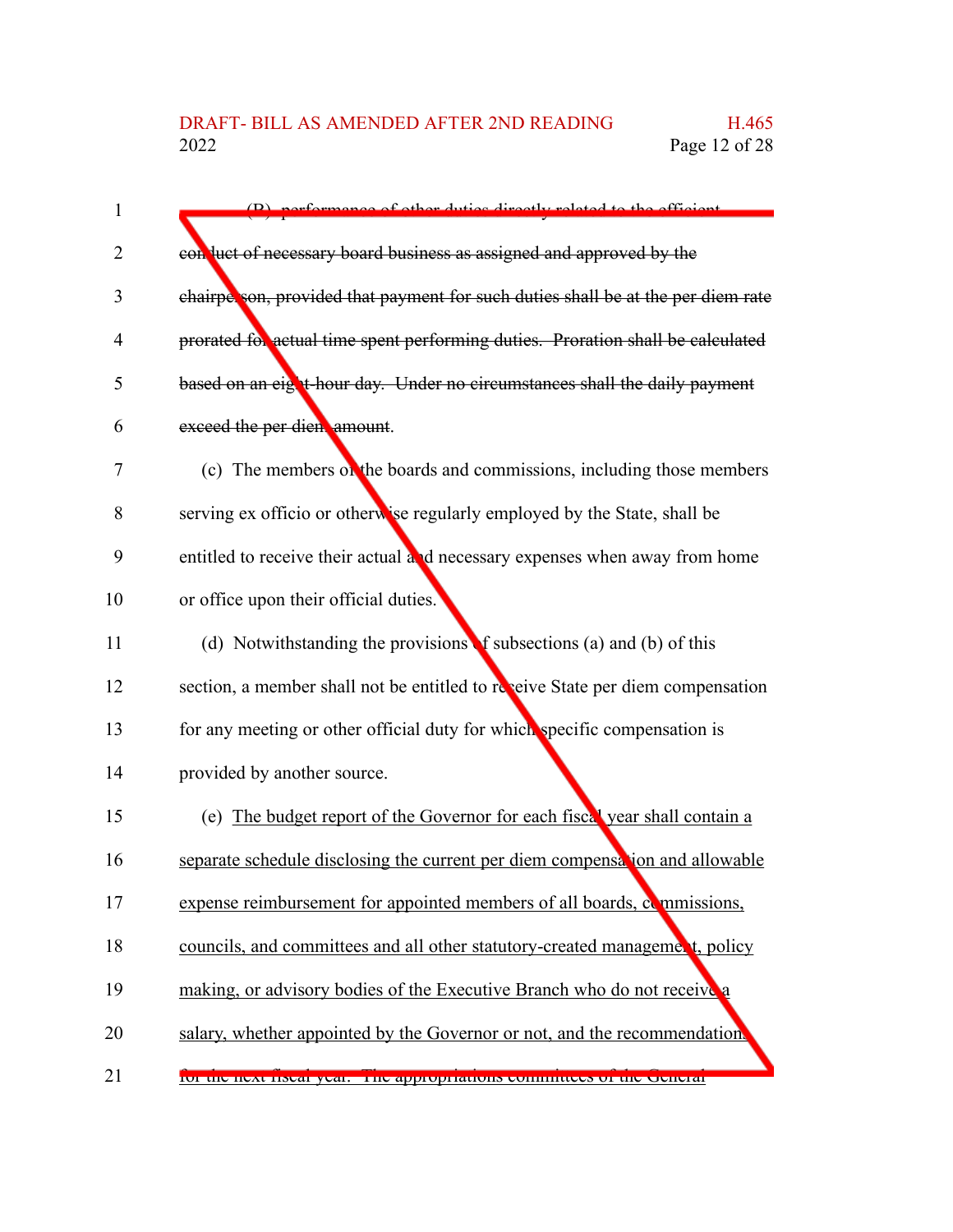| 1  | ccambly chall review the recommendations and include in a congrate section     |
|----|--------------------------------------------------------------------------------|
| 2  | of the annual appropriations act the per diem compensation and allowable       |
| 3  | expense reimbursement for each such body, which shall constitute the           |
| 4  | appropriation it r per diem compensation and allowable expense                 |
| 5  | reimbursement increases for members of such bodies for the next fiscal year.   |
| 6  | Per diem compensation at horized under this section shall be not less than     |
| 7  | \$50.00 per day. The Governor nay authorize per diem compensation and          |
| 8  | expense reimbursement in accordance with this section for members of boards    |
| 9  | and commissions, including temporary study commissions, created by             |
| 10 | Executive Order executive order.                                               |
| 11 | (f) Members of the Parole Board shall be entitled to receive \$100.00 per      |
| 12 | diem for each day of official duties together with reimbure ment of reasonable |
| 13 | expenses incurred in the performance of their duties. [Repealed:               |
| 14 | *** Effective Date ***                                                         |
| 15 | Sec. 9. EFFECTIVE DATE                                                         |
| 16 | THIS act shall take criect on July 1, $\angle 022$ .                           |

*\* \* \* Repeal of Vermont Educational Health Benefits Commission \* \* \* Sec. 1. REPEAL OF VERMONT EDUCATIONAL HEALTH BENEFITS*

## *COMMISSION*

*2017 Acts and Resolves No. 85, Sec. H.7 (Vermont Educational Health Benefits Commission) is repealed.*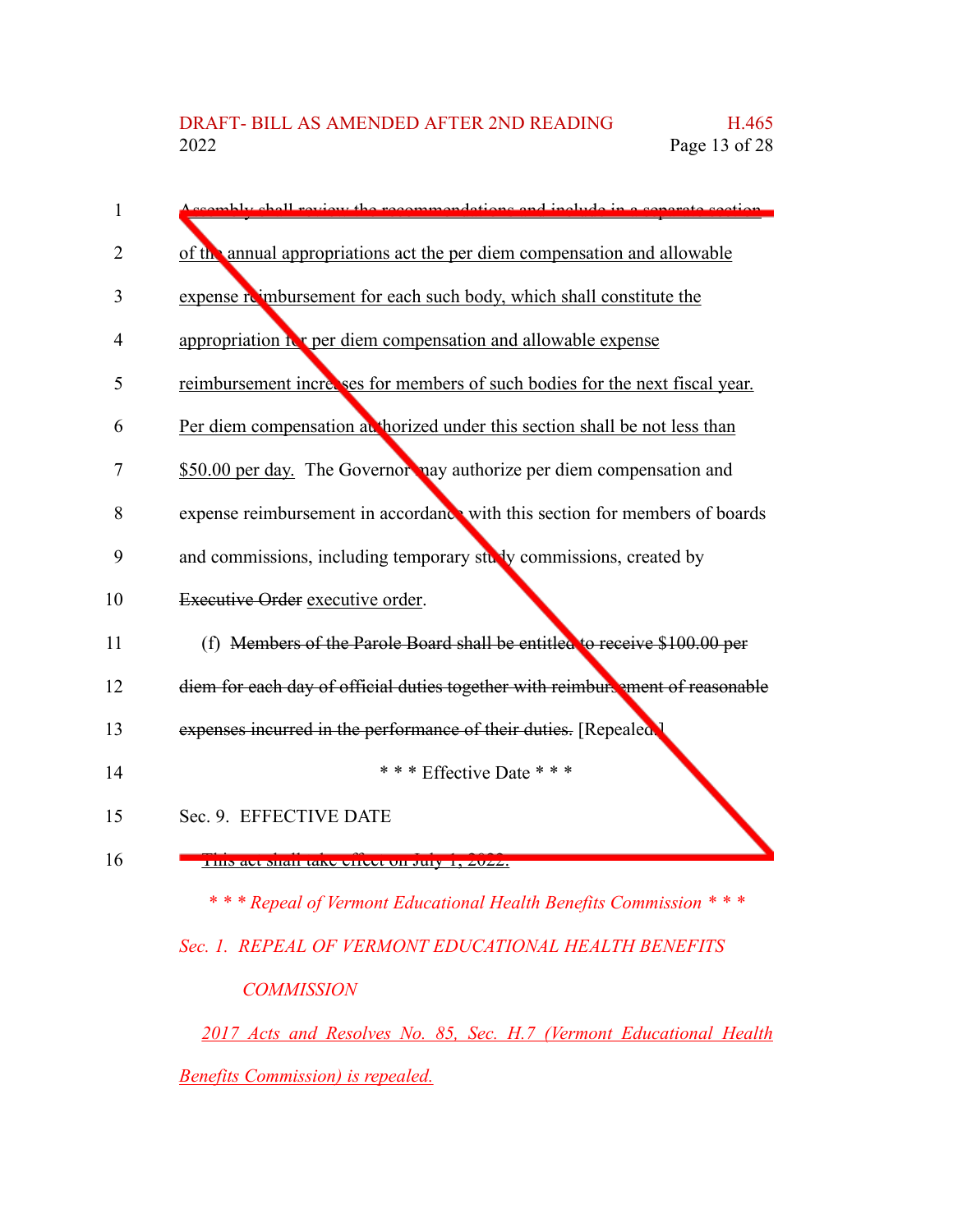*\* \* \* Repeal of Study Committee on Sales and Use Tax \* \* \**

*Sec. 2. REPEAL OF STUDY COMMITTEE ON SALES AND USE TAX*

*2012 Acts and Resolves No. 143, Sec. 53 (study committee on sales and use*

*tax) is repealed.*

*\* \* \* Repeal of Committee on Enhancing Vermont's Software and Information Technology Economy \* \* \**

*Sec. 3. REPEAL OF ENHANCING VERMONT'S SOFTWARE AND*

*INFORMATION TECHNOLOGY ECONOMY*

*2012 Acts and Resolves No. 143, Sec. 53a (enhancing Vermont's software*

*and information technology economy) is repealed.*

*\* \* \* Repeal of Youth in Agriculture, Natural Resources, and*

*Food Production Consortium \* \* \**

*Sec. 4. 21 V.S.A. chapter 14 is amended to read:*

*CHAPTER 14. YOUTH IN AGRICULTURE, NATURAL RESOURCES, AND FOOD PRODUCTION*

*§ 1151. LEGISLATIVE FINDINGS AND PURPOSE*

*(a) The General Assembly finds that:*

*(1) Agriculture, natural resources, and food production play a central role in the economy and culture of Vermont.*

*(2) Farms and farm-based industries are experiencing an everincreasing need for workers who are willing to work the hours involved in*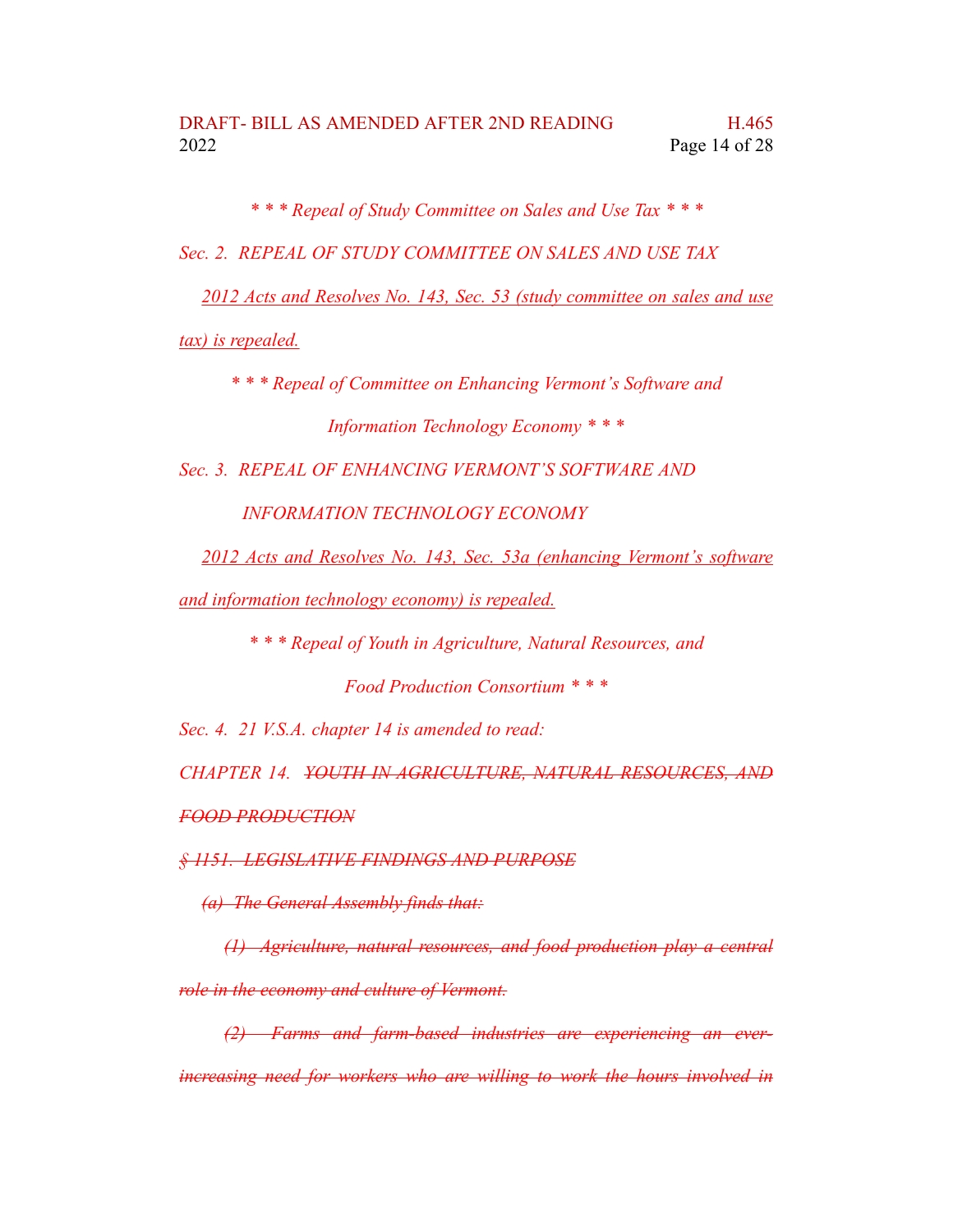*farming and who have the multiple skills necessary to handle successfully the multiple and varied responsibilities of farming.*

*(3) Farms have always provided the environment for youth to acquire workplace skills such as responsibility, creativity, and initiative and occupational skills ranging from plant and animal science to economics and to grow therefore into sought-after workers by a wide variety of employers.*

*(4) Programs such as the Farm Youth Corps have provided the infrastructure that is necessary to connect youth to careers in agriculture, natural resources, and food production.*

*(5) Programs that have provided youth with the opportunity to work on farms have declined due to reductions in federal funding.*

*(b) Therefore, it is the purpose of this chapter to create and support programs for youth that will engage them in agriculture, natural resources, and food production in order to:*

*(1) Provide them an opportunity to engage in work that provides them with hands-on learning and allows them to develop a strong work ethic and vital workplace and occupational skills that will be valuable in any career they might pursue.*

*(2) Encourage youth to pursue pathways to careers in agriculture, natural resources, and food production.*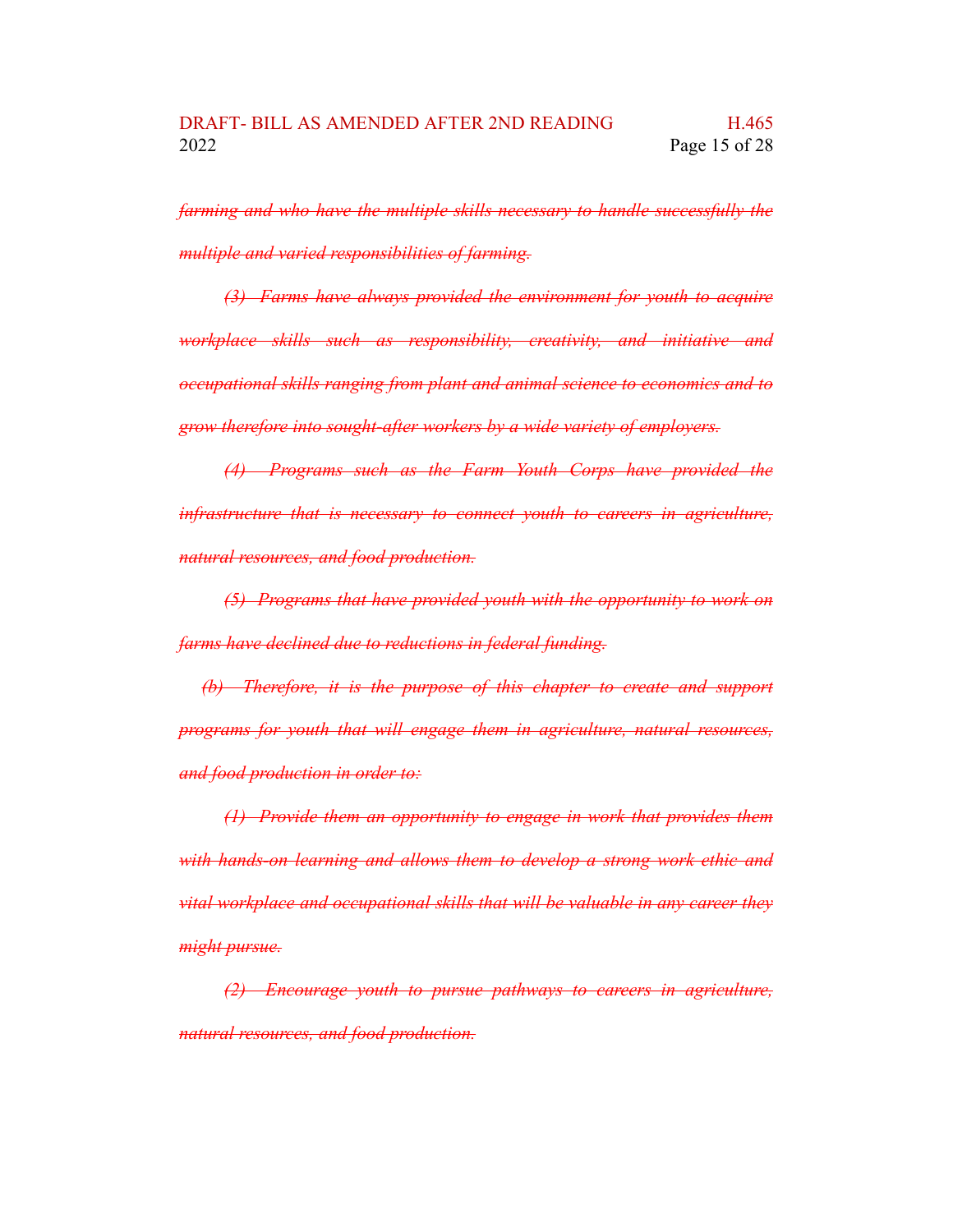*(3) Provide farmers with young short-term workers and the opportunity to mentor future, long-term employees.*

*(4) Ensure that youth are aware of the benefits of agriculture, natural resources, and food production to themselves and to Vermont.*

*§ 1152. YOUTH IN AGRICULTURE, NATURAL RESOURCES, AND*

*FOOD PRODUCTION CONSORTIUM; CREATION*

*(a) There is created a Youth in Agriculture, Natural Resources, and Food Production Consortium of program providers in order that programs to build pathways to careers in agriculture, natural resources, and food production may be connected, developed, and supported in a coordinated manner. The Consortium shall comprise employees of the Department of Labor assigned by the Commissioner of Labor; employees of the Agency of Education assigned by the Secretary of Education; employees of the Agency of Agriculture, Food and Markets appointed by the Secretary of Agriculture, Food and Markets; employees of the Agency of Natural Resources appointed by the Secretary of Natural Resources; representatives of the Extension Service of the University of Vermont selected by the Service; and representatives from agriculture, food, and natural resources businesses appointed by the Secretary of Agriculture, Food and Markets.*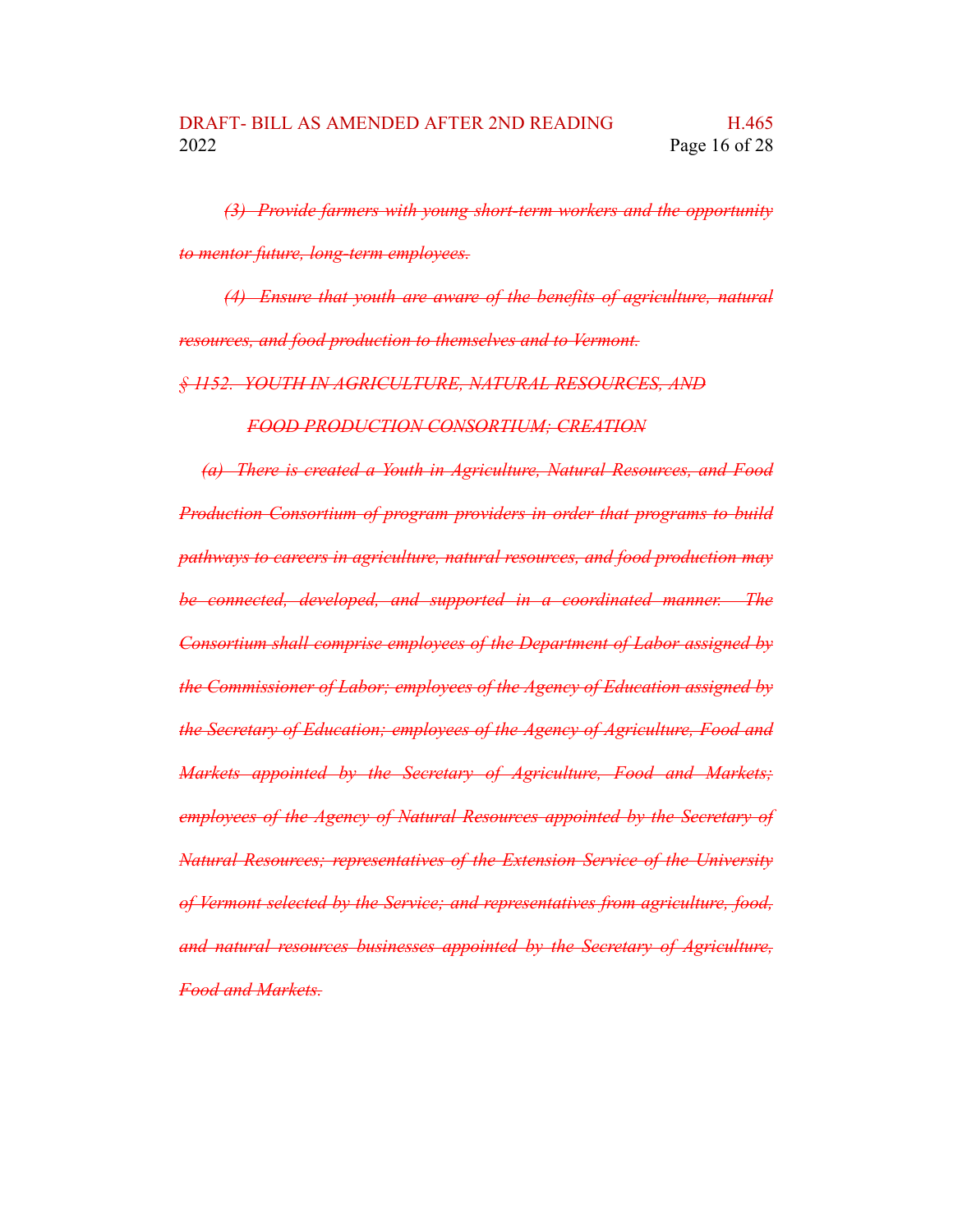*(b) The consortium shall be attached to the Department of Labor for administrative support. It shall elect its own chair and meet as required to fulfill its obligations under this chapter.*

*§ 1153. YOUTH IN AGRICULTURE, NATURAL RESOURCES, AND*

*FOOD PRODUCTION CONSORTIUM; POWERS AND DUTIES*

*(a) The Consortium shall be charged with the oversight of the development and coordination of programs in agriculture, natural resources, and food production, and education to connect youths' experiences in agriculture, natural resources, and food production to their in-school learning and develop pathways for pursuing further education related to agriculture or natural resources. It shall seek to coordinate and connect programs around common standards, coordinate resources, provide a clearinghouse for information and technical assistance, establish a strong business and education partnership, identify missing components of the system, and oversee funds made available for the express purpose of implementing these pathways. It shall endeavor to sustain and expand programming in agriculture, natural resources, and food production on a statewide basis in order to affect middle and secondary school students in Vermont. The Consortium shall seek to ensure the effectiveness of all the programs in reaching large numbers of students, and in so far as possible, seek to provide programs in all regions of the State through a*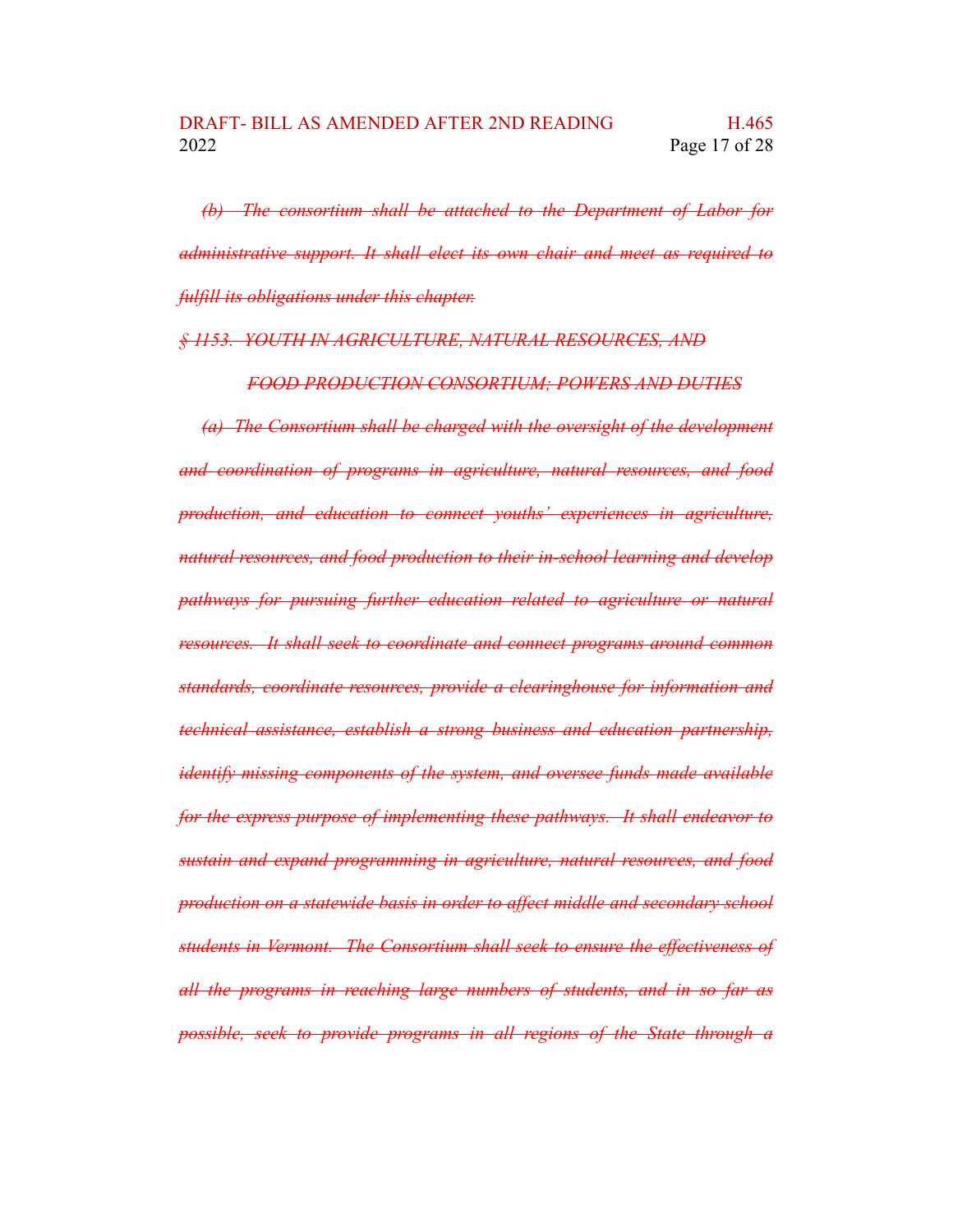*statewide system with uniform availability, eligibility, and funding requirements to make such opportunities available to all students.*

*(b) Among the programs to be reviewed and coordinated by the Consortium are projects that involve agriculture and the environment; programs within the elementary and middle school system that provide hands-on learning, such as "Ag in the Classroom" sponsored by the Agency of Agriculture, Food and Markets, and "Forest, Fields, and Futures" sponsored by UVM Extension; and secondary school programs in agriculture and natural resources-related areas in education; "Smokeyhouse" and other career technical education, agriculture, and natural resources programs offered by high schools and regional CTE centers. In addition, it shall review and coordinate programs such as the Youth Conservation Corps and the Farm Youth Corps of the Department of Labor, which has offered summer employment for students on farms, and other summer employment programs and alternative programs for in-school youth operated outside the public school funding system.*

*(c) [Repealed.] [Repealed.]*

*\* \* \* Repeal of the Department of Labor Advisory Council \* \* \**

*Sec. 5. 21 V.S.A. § 1306 is amended to read:*

*§ 1306. ADVISORY COUNCIL; MEMBERS; TERMS*

*(a) The Governor shall appoint a State Department of Labor Advisory Council composed of eight members from the general public to include four*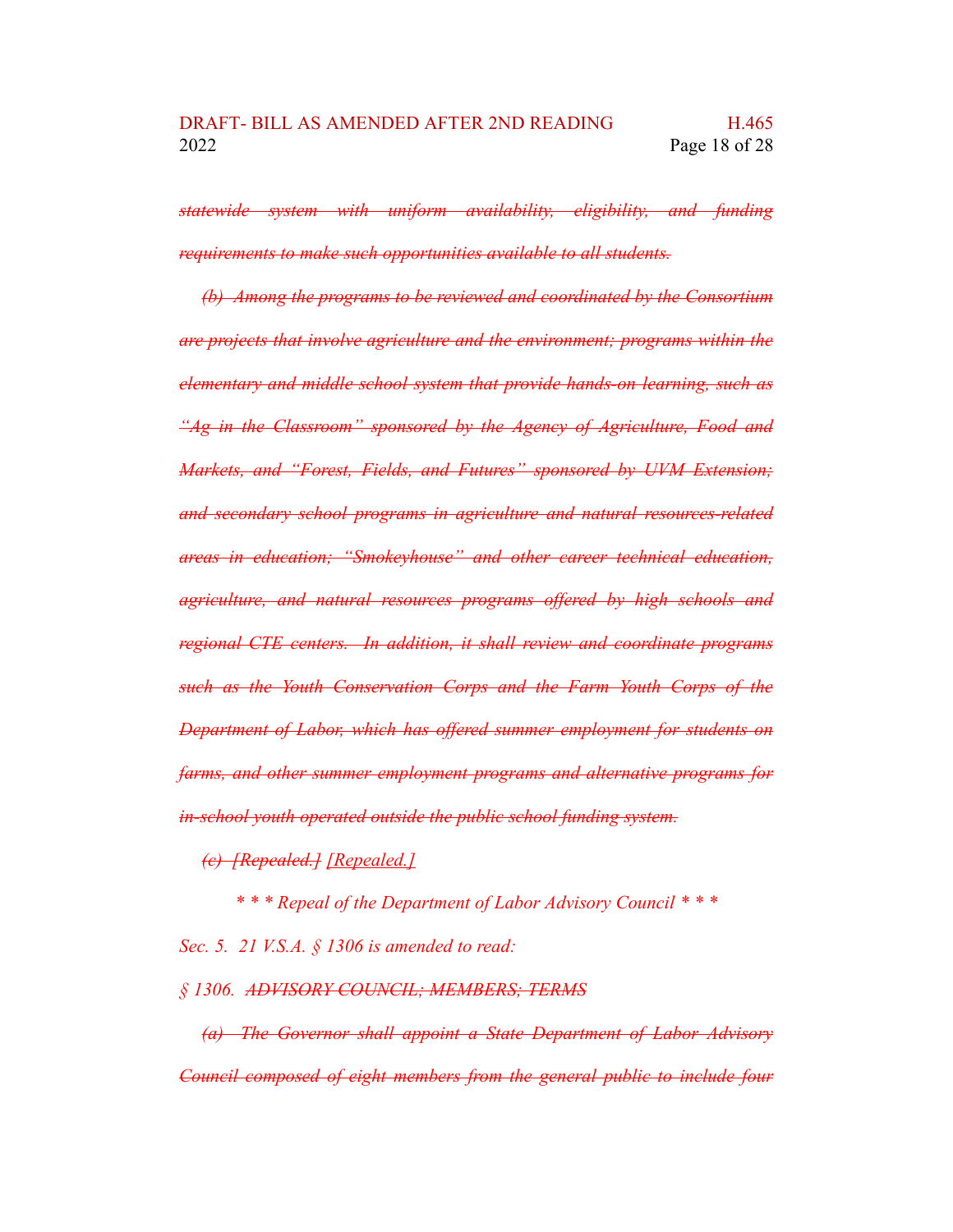*employer representatives and four employee representatives who may fairly be regarded as employees because of their vocations, employment, and affiliations. Appointment of the four employee representatives, at least one of whom shall have experience in workers' compensation law and one of whom shall be a member of a building trade, shall be made from a list of qualified individuals submitted by the Vermont State Labor Council, the Vermont State Employees' Association, and the Vermont National Education Association. Appointment of the four employer representatives shall be made from a list of qualified individuals submitted by the Vermont Chamber of Commerce, Associated General Contractors of Vermont, and Vermont Businesses for Social Responsibility. The Council members shall be appointed for staggered terms of four years. The Council shall meet at least three times a year.*

*(b) The Council shall advise the Commissioner regarding formulating policies by discussing the problems related to the functions and duties of the Department in order to develop impartial solutions and approaches to these issues.*

*(c) The Commissioner may establish subcommittees composed solely of labor or management representatives and use a portion of the Council's meeting time to meet with these subcommittees.*

*(d) Each member of the Council who is not a salaried official or State employee or is not otherwise compensated through employment for attending*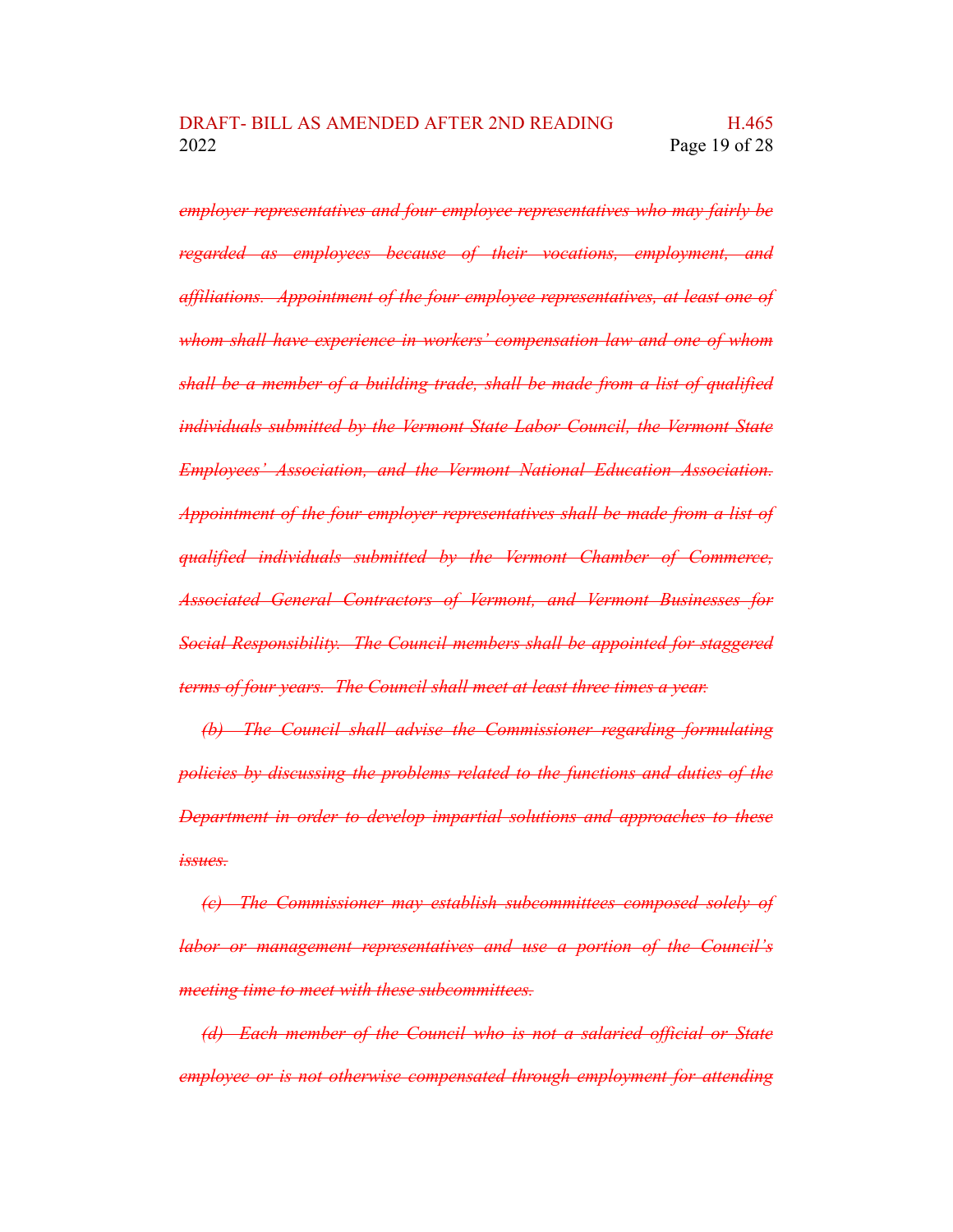*Council meetings is entitled to per diem compensation and reimbursement for expenses as provided in 32 V.S.A. § 1010. [Repealed.]*

*\* \* \* Repeal of Working Group on State Workforce Development \* \* \**

*Sec. 6. REPEAL OF WORKING GROUP ON STATE WORKFORCE*

*DEVELOPMENT*

*2017 Acts and Resolves No. 69, Sec. E.1 (State workforce development system; report) is repealed.*

*\* \* \* Repeal of Council Advisory Committee \* \* \**

*Sec. 7. 20 V.S.A. § 2410 is amended to read:*

*§ 2410. COUNCIL ADVISORY COMMITTEE*

*(a) Creation. There is created the Council Advisory Committee to provide advice to the Council regarding its duties under this subchapter.*

*(1) The Committee shall specifically advise and assist the Council in developing procedures to ensure that allegations of unprofessional conduct by law enforcement officers are investigated fully and fairly, and to ensure that appropriate action is taken in regard to those allegations.*

*(2) The Committee shall be advisory only and shall not have any decision-making authority.*

*(b) Membership. The Committee shall be composed of five individuals appointed by the Governor. The Governor may solicit recommendations for appointments from the Chair of the Council.*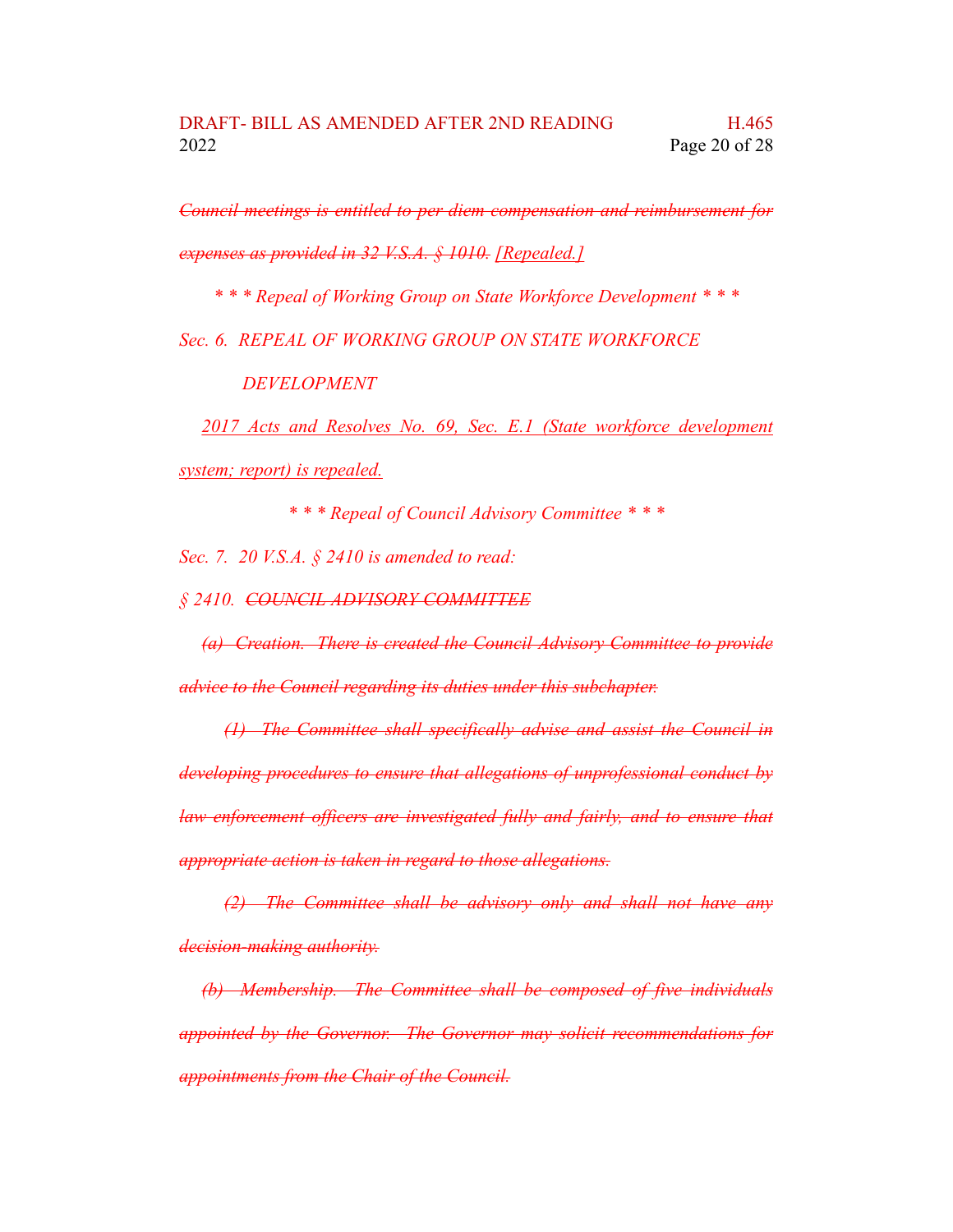*(1) Four of these members shall be public members who during incumbency shall not serve and shall have never served as a law enforcement officer or corrections officer and shall not have an immediate family member who is serving or has ever served as either of those officers.*

*(2) One of these members shall be a retired law enforcement officer.*

*(c) Assistance. The Executive Director of the Council or designee shall attend Committee meetings as a resource for the Committee.*

*(d) Reimbursement. Members of the Committee who are not employees of the State of Vermont and who are not otherwise compensated or reimbursed for their attendance shall be entitled to per diem compensation and reimbursement of expenses pursuant to 32 V.S.A. § 1010 for not more than five meetings per year. Such payments shall be derived from the budget of the Council. [Repealed.]*

*\* \* \* Boards and Commissions; Per Diem Compensation \* \* \**

*Sec. 8. 32 V.S.A. § 1010 is amended to read:*

*§ 1010. MEMBERS OF CERTAIN BOARDS*

*(a) Except for those members serving ex officio or otherwise regularly employed by the State, the members of the following boards shall be entitled to receive \$50.00 in per diem compensation:*

*(1) Board of Bar Examiners*

*(2) Board of Libraries*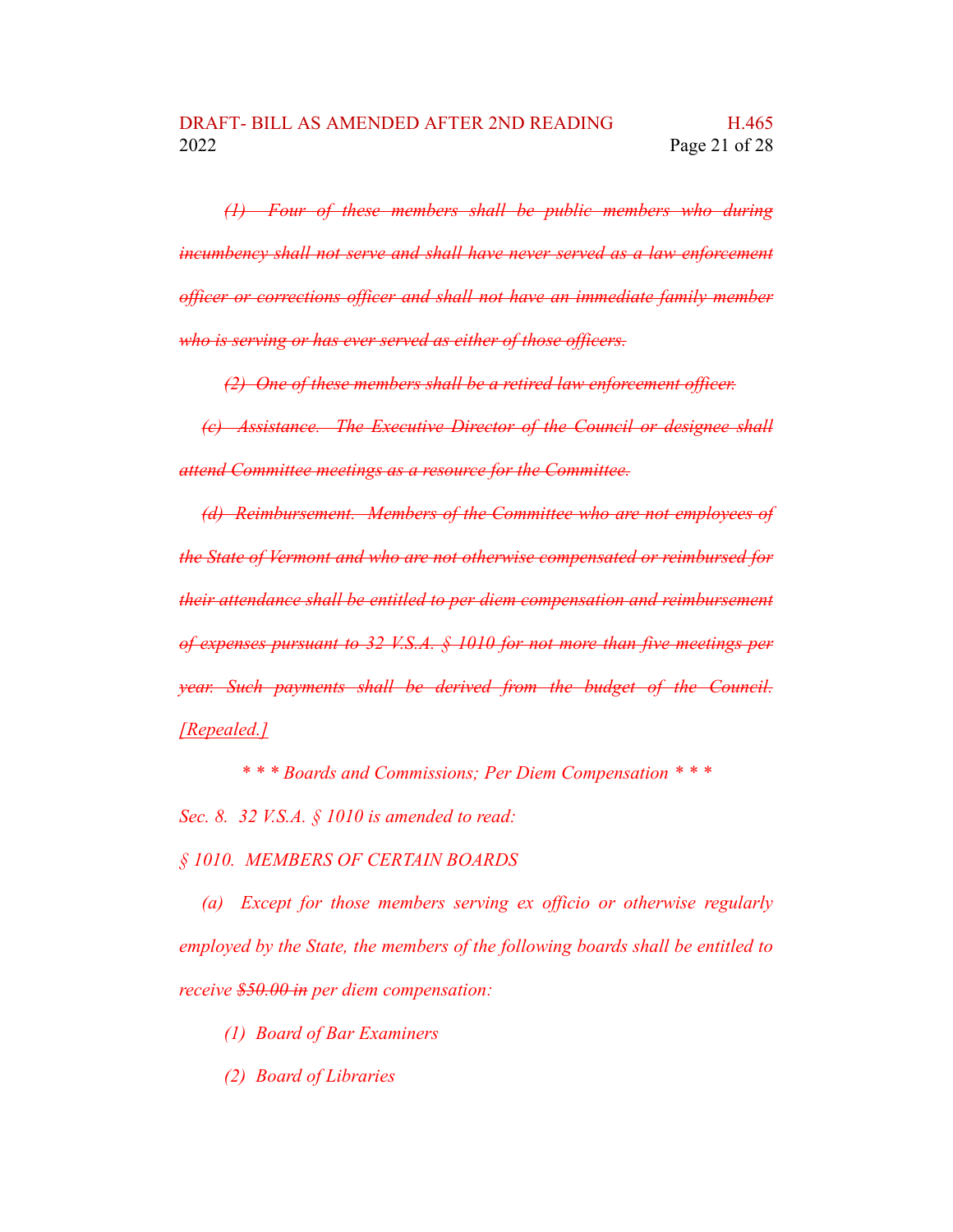- *(3) Vermont Milk Commission*
- *(4) Board of Education*
- *(5) State Board of Health*
- *(6) Emergency Board*
- *(7) Board of Liquor and Lottery*
- *(8) Human Services Board*
- *(9) State Fish and Wildlife Board*
- *(10) State Board of Mental Health*
- *(11) Vermont Employment Security Board*
- *(12) Capitol Complex Commission*
- *(13) Natural Gas and Oil Resources Board*
- *(14) Transportation Board*
- *(15) Vermont Veterans' Home Board of Trustees*
- *(16) Advisory Council on Historic Preservation*
- *(17) The Electricians' Licensing Board*
- *(18) [Repealed.]*
- *(19) Emergency Personnel Survivors Benefit Review Board*
- *(20) Community High School of Vermont Board*

## *(21) Parole Board*

*(b)(1) Notwithstanding any other provision of law, members of professional or occupational licensing boards or commissions, advisory boards or*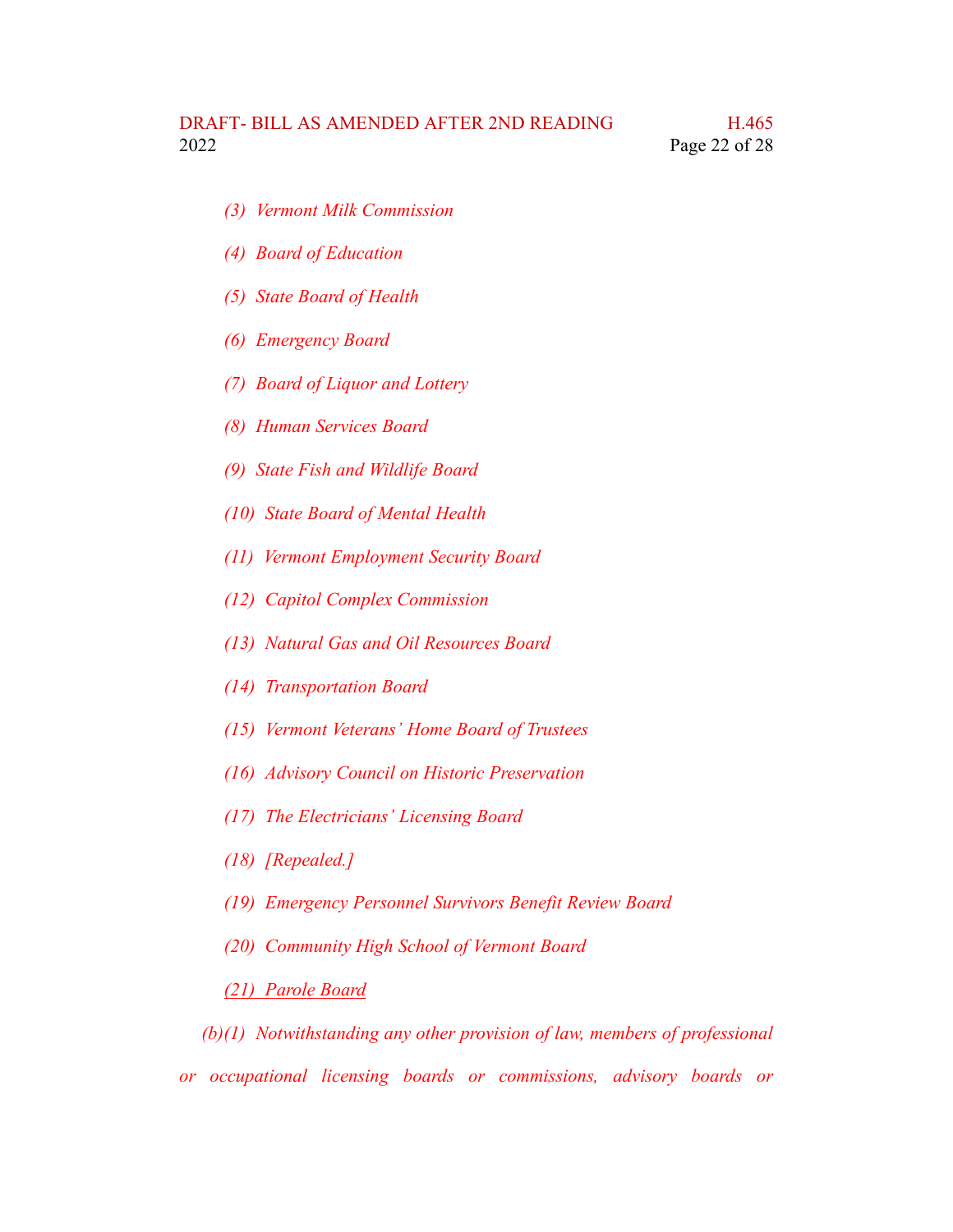*commissions, appeals boards, promotional boards, interstate boards, supervisory boards and councils, or any other boards, commissions, or similar entities that are not listed in subsection (a) of this section but are otherwise entitled by act of the General Assembly to receive per diem compensation, shall be entitled to receive per diem compensation in the amount of \$50.00 per day for each day devoted to official duties. This subsection shall not reduce the amount of per diem compensation provided by act of the General Assembly to members of boards or commissions entitled to receive more than \$50.00 per day.*

*(2) "Per diem" means the amount of compensation to which a member of a statutory board or commission is entitled for:*

*(A) attendance at a regular or special meeting of such board or commission or any committee thereof; or*

*(B) performance of other duties directly related to the efficient conduct of necessary board business as assigned and approved by the chairperson, provided that payment for such duties shall be at the per diem rate prorated for actual time spent performing duties. Proration shall be calculated based on an eight-hour day. Under no circumstances shall the daily payment exceed the per diem amount.*

*(c) The members of the boards and commissions, including those members serving ex officio or otherwise regularly employed by the State, shall be*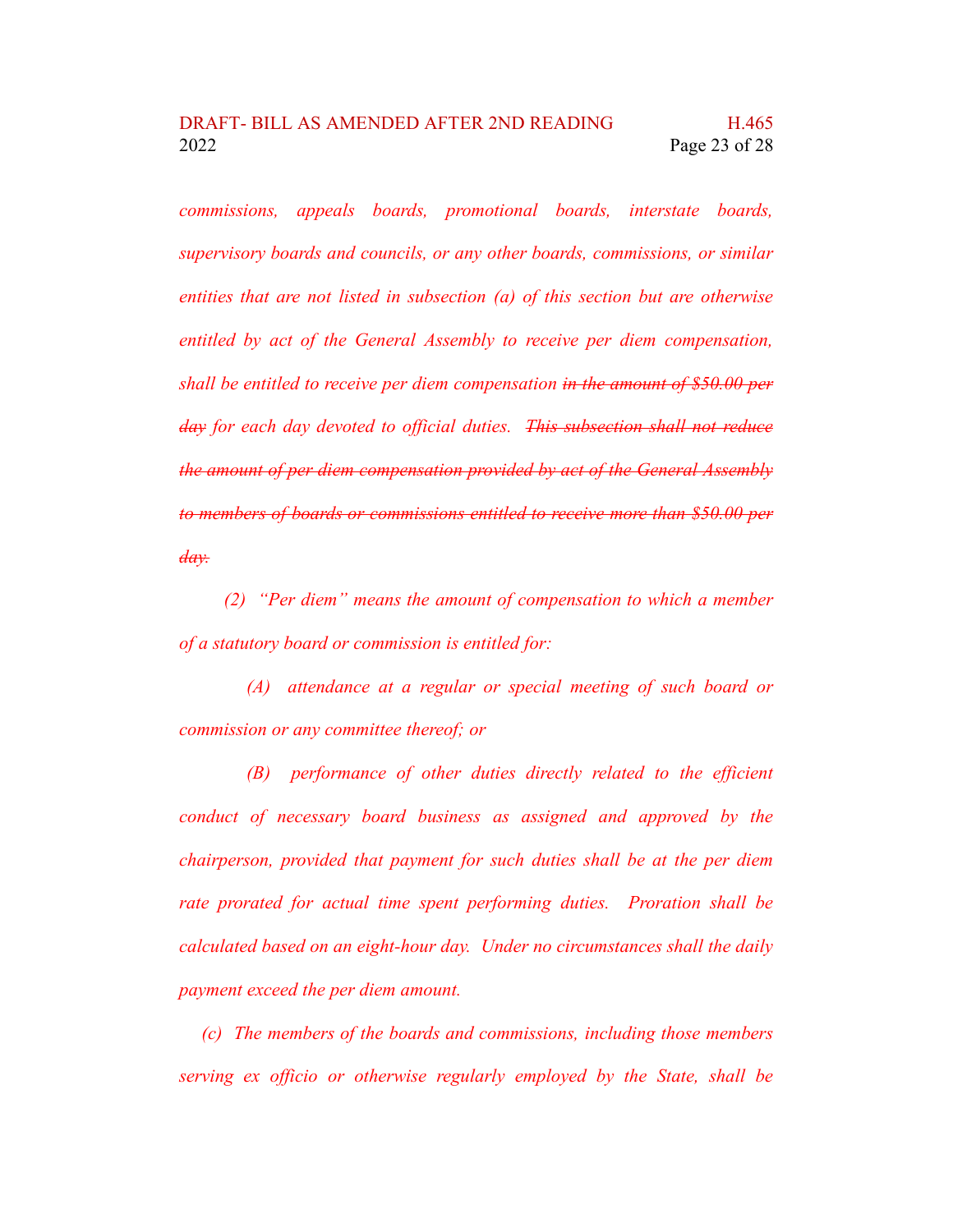*entitled to receive their actual and necessary expenses when away from home or office upon their official duties.*

*(d) Notwithstanding the provisions of subsections (a) and (b) of this section, a member shall not be entitled to receive State per diem compensation for any meeting or other official duty for which specific compensation is provided by another source.*

*(e) The budget report of the Governor for each fiscal year shall contain a separate schedule disclosing the current per diem compensation and allowable expense reimbursement for appointed members of all boards, commissions, councils, and committees and all other statutory-created management, policy making, or advisory bodies of the Executive Branch who do not receive a salary, whether appointed by the Governor or not, and the recommendations for the next fiscal year. The appropriations committees of the General Assembly shall review the recommendations and include in a separate section of the annual appropriations act the per diem compensation and allowable expense reimbursement for each such body, which shall constitute the appropriation for per diem compensation and allowable expense reimbursement increases for members of such bodies for the next fiscal year. Per diem compensation authorized under this section shall be not less than \$50.00 per day. The Governor may authorize per diem compensation and expense reimbursement in accordance with this section for members of boards*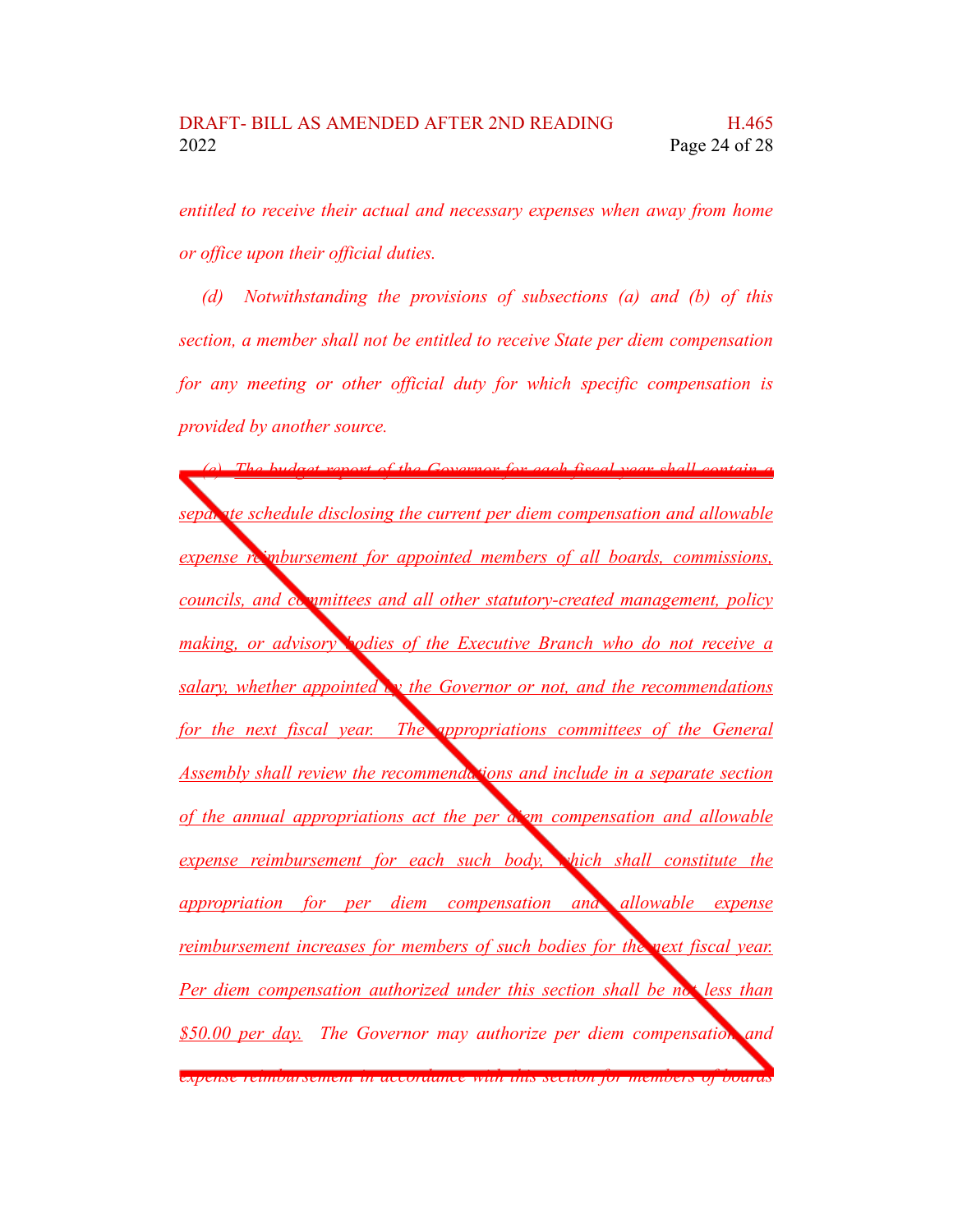*and commissions, including temporary study commissions, created by Executive Order executive order.*

*(f) Members of the Parole Board shall be entitled to receive \$100.00 per diem for each day of official duties together with reimbursement of reasonable expenses incurred in the performance of their duties. [Repealed.]*

*(e) Per diem compensation authorized under this section for members of boards, commissions, councils, and committees and all other management, policymaking, or advisory bodies, including temporary study commissions, of the Executive Branch, whether appointed by the Governor or not, shall be not less than \$50.00 per day and shall be approved pursuant to this subsection.*

*(1) The annual budget report of the Governor submitted to the General Assembly as required by 32 V.S.A. § 306 shall contain a separate schedule, by entity, that provides the per diem compensation rate established for the current fiscal year and the per diem rate proposed for the next fiscal year. This schedule shall also provide, by entity, the total per diem amounts paid and total expenses reimbursed for all members of the entity in the most recently ended fiscal year.*

*(2) In the annual budget documentation submitted to the House and Senate Committees on Appropriations, any agency or department that administers funds for a board, commission, council, and committee and all other management, policymaking, or advisory bodies, including temporary*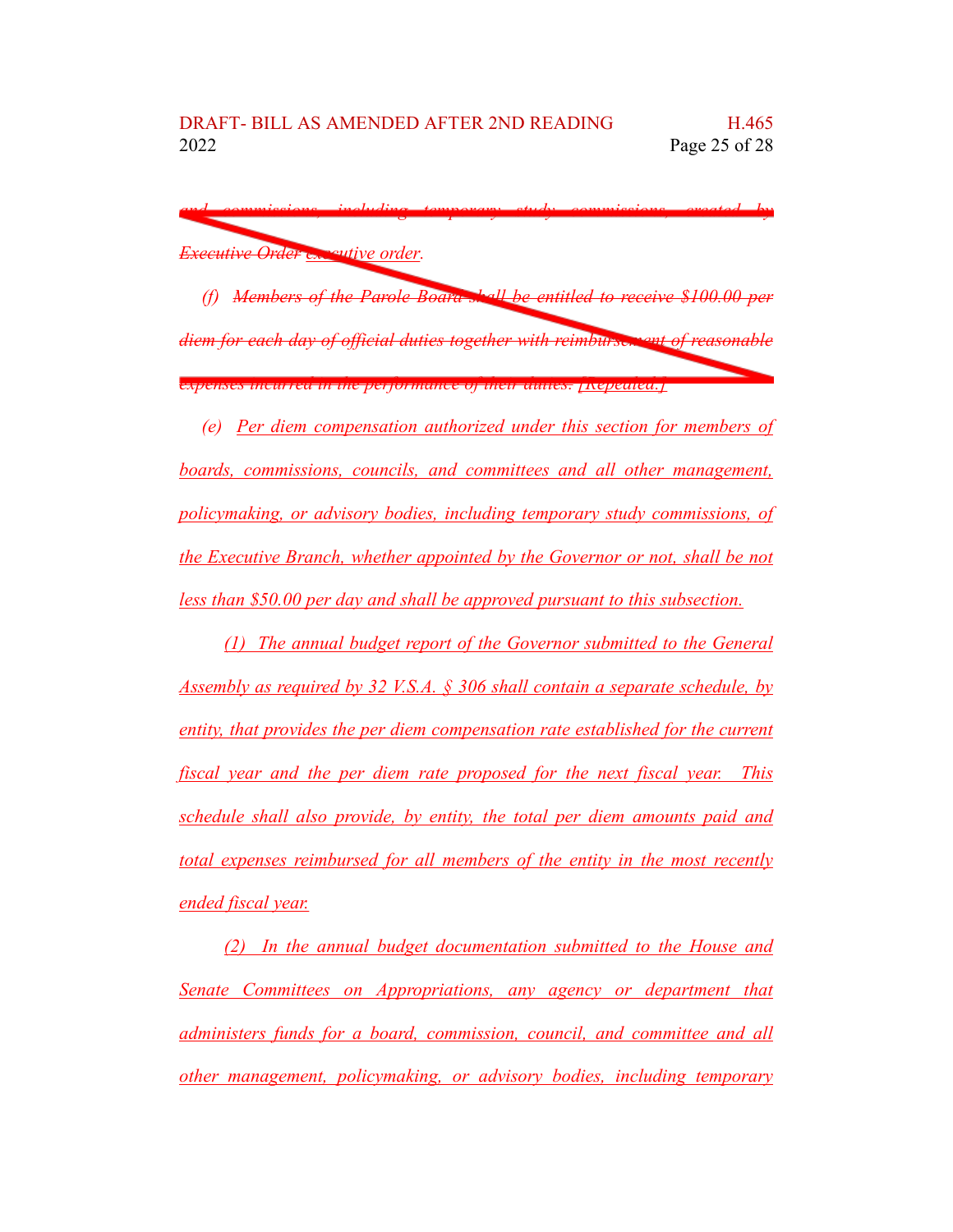*study commissions, shall provide a list of the entities and the current and projected per diem rate and expense reimbursement for each entity.*

*(f) Members of the Parole Board shall be entitled to receive \$100.00 per diem for each day of official duties together with reimbursement of reasonable expenses incurred in the performance of their duties. [Repealed.]*

*(g) The Governor may authorize per diem compensation and expense reimbursement in accordance with this section for members of boards, commissions, councils, and committees and all other management, policymaking, or advisory bodies, including temporary study commissions, created by executive order. Per diems and expense reimbursement authorized under this subsection shall be effective as of the effective date of the executive order but shall subsequently be reviewed and approved pursuant to the approval process of subsection (e) of this section during the next budgetary cycle.*

*\* \* \* Boards and Commissions; Executive Appointments \* \* \* Sec. 9. 3 V.S.A. § 269 is added to read:*

*§ 269. BOARDS AND COMMISSIONS; EXECUTIVE APPOINTMENTS*

*(a) When applying for a State board or commission position that is appointed by the Governor or designee, an applicant shall not be required to disclose, or required to authorize the disclosure of, personal financial information as part of the application process unless an applicant's personal*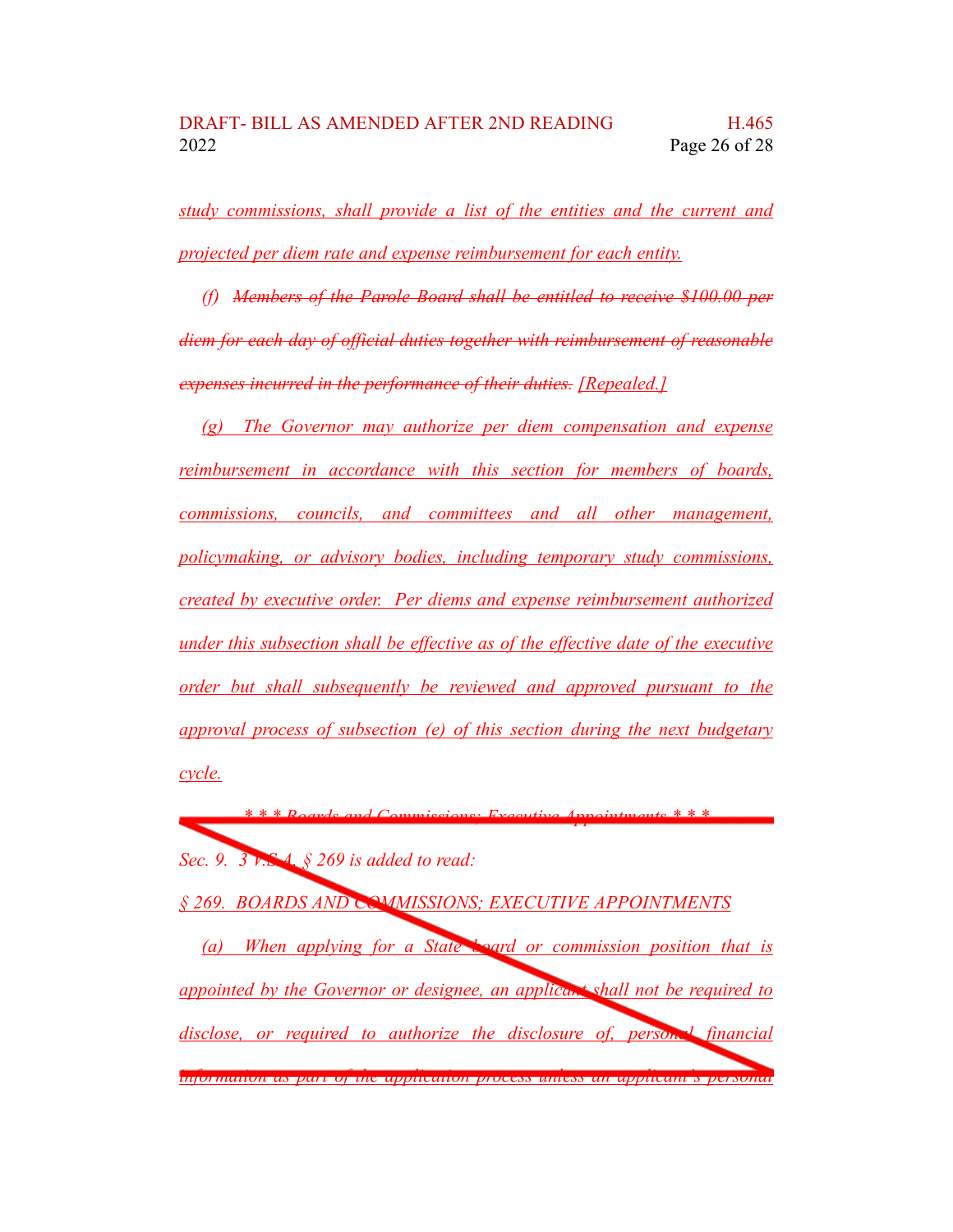*financial history is relevant to the applicant's ability to faithfully and competently perform the fiduciary responsibilities of the State board or commission position. (b) This section shall not bar: (1) requiring the applicant to affirm that the applicant is in compliance with constitutional*  $\alpha$  *code of ethics requirements; or (2) requiring the applicant to consent to the Governor's office accessing records that would be necessary to investigate an alleged violation of constitutional or code of ethics requirements. Sec. 10. BOARD AND COMMISSION APPLICATIONS; CRIMINAL RECORDS; PERSONAL FINANCIAL HISTORY; REPORT (a) On or before December 1, 2022, the Office of Boards, Commissions, and Public Service shall report to the House and Senate Committees on Government Operations with a list of: (1) State board or commission positions appointed by the Governor or designee for which personal financial records are relevant to an applicant's ability to perform the fiduciary responsibilities of the position; and (2) State board or commission positions appointed by the Governor or designee for which criminal background checks are relevant to an applicant's ability to perform the duties and responsibilities of the position.*